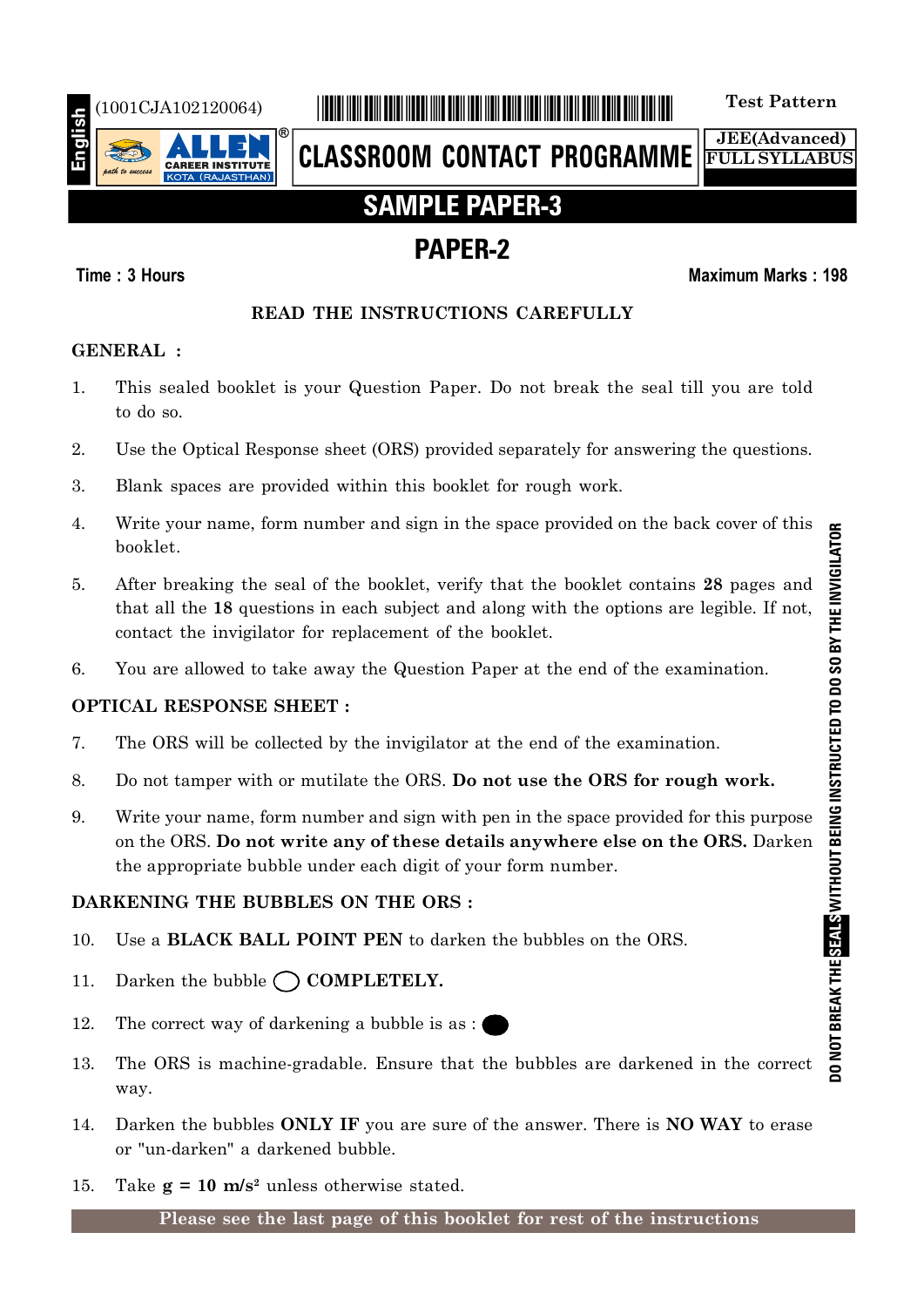ALLEN\_

| <b>SOME USEFUL CONSTANTS</b>   |                                                                                               |                                                                       |  |  |
|--------------------------------|-----------------------------------------------------------------------------------------------|-----------------------------------------------------------------------|--|--|
| Atomic No. :                   | $H = 1$ , $B = 5$ , $C = 6$ , $N = 7$ , $O = 8$ , $F = 9$ , $Al = 13$ , $P = 15$ , $S = 16$ , |                                                                       |  |  |
|                                | $Cl = 17$ , $Br = 35$ , $Xe = 54$ , $Ce = 58$                                                 |                                                                       |  |  |
| Atomic masses :                | $H = 1$ , Li = 7, B = 11, C = 12, N = 14, O = 16, F = 19, Na = 23, Mg = 24,                   |                                                                       |  |  |
|                                |                                                                                               | Al = 27, P = 31, S = 32, Cl = 35.5, Ca=40, Fe = 56, Br = 80, I = 127, |  |  |
| $Xe = 131$ , Ba=137, Ce = 140, |                                                                                               |                                                                       |  |  |
| Boltzmann constant             |                                                                                               | $k = 1.38 \times 10^{-23} \text{ J} \text{K}^{-1}$                    |  |  |
| Coulomb's law constant         |                                                                                               | $\frac{1}{4\pi\epsilon_0}$ = 9 × 10 <sup>9</sup>                      |  |  |
|                                | Universal gravitational constant                                                              | $G = 6.67259 \times 10^{-11} \text{ N} - \text{m}^2 \text{ kg}^{-2}$  |  |  |
| Speed of light in vacuum       |                                                                                               | $c = 3 \times 10^8 \text{ ms}^{-1}$                                   |  |  |
|                                | Stefan-Boltzmann constant                                                                     | $\sigma = 5.67 \times 10^{-8}$ Wm <sup>-2</sup> -K <sup>-4</sup>      |  |  |
|                                | Wien's displacement law constant                                                              | $b = 2.89 \times 10^{-3} \text{ m-K}$                                 |  |  |
| Permeability of vacuum         |                                                                                               | $\mu_0 = 4\pi \times 10^{-7} \text{ NA}^{-2}$                         |  |  |
| Permittivity of vacuum         |                                                                                               | $\epsilon_0 = \frac{1}{\mu_0 c^2}$                                    |  |  |
| <b>Planck constant</b>         |                                                                                               | $h = 6.63 \times 10^{-34}$ J-s                                        |  |  |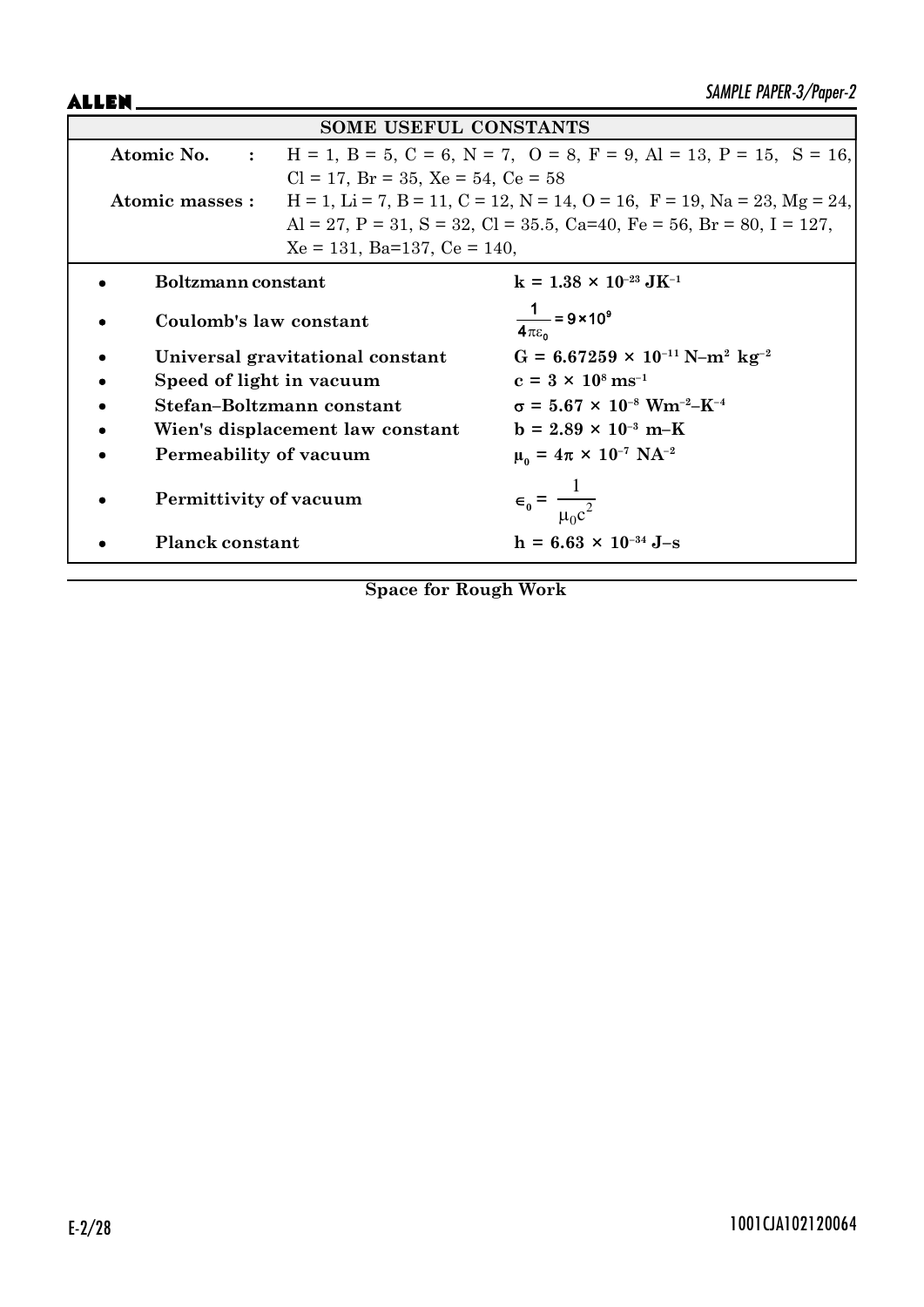**HAVE CONTROL** o **HAVE PATIENCE** o **HAVE CONFIDENCE 100% SUCCESS**

# **BEWARE OF NEGATIVE MARKING**

# **PART-1 : PHYSICS**

### **SECTION-I : (Maximum Marks: 24)**

- This section contains **SIX** questions.
- Each question has **FOUR** options for correct answer(s). **ONE OR MORE THAN ONE** of these four option(s) is (are) correct option(s).
- For each question, choose the correct option(s) to answer the question.
- Answer to each question will be evaluated according to the following marking scheme:
	- *Full Marks* : +4 If only (all) the correct option(s) is (are) chosen.
	- *Partial Marks* : +3 If all the four options are correct but ONLY three options are chosen.

*Partial Marks* : +2 If three or more options are correct but ONLY two options are chosen, both of which are correct options.

*Partial Marks* : +1 If two or more options are correct but ONLY one option is chosen and it is a correct option.

*Zero Marks* : 0 If none of the options is chosen (i.e. the question is unanswered). *Negative Marks* : –2 In all other cases.

- z **For Example :** If first, third and fourth are the **ONLY** three correct options for a question with second option being an incorrect option; selecting only all the three correct options will result in +4 marks. Selecting only two of the three correct options (e.g. the first and fourth options), without selecting any incorrect option (second option in this case), will result in  $+2$  marks. Selecting only one of the three correct options (either first or third or fourth option), without selecting any incorrect option (second option in this case), will result in +1 marks. Selecting any incorrect option(s) (second option in this case), with or without selection of any correct option(s) will result in  $-2$  marks.
- **1.** A solid sphere of mass M is placed on a smooth horizontal surface. A sudden blow is given horizontally to the sphere at a height  $h = 4R/5$  above the centre line. If I is the impulse of the blow.

(A) The minimum time after which the highest point will touch the ground is  $\frac{MR\pi}{2I}$ MR 2

- (B) The displacement of the centre of mass during this interval is  $\frac{R\pi}{2}$
- (C) Angular velocity of sphere just after impulse provide is  $\frac{1}{MR}$  $\mathbf I$
- (D) Velocity of sphere just after impulse provide is  $\frac{I}{M}$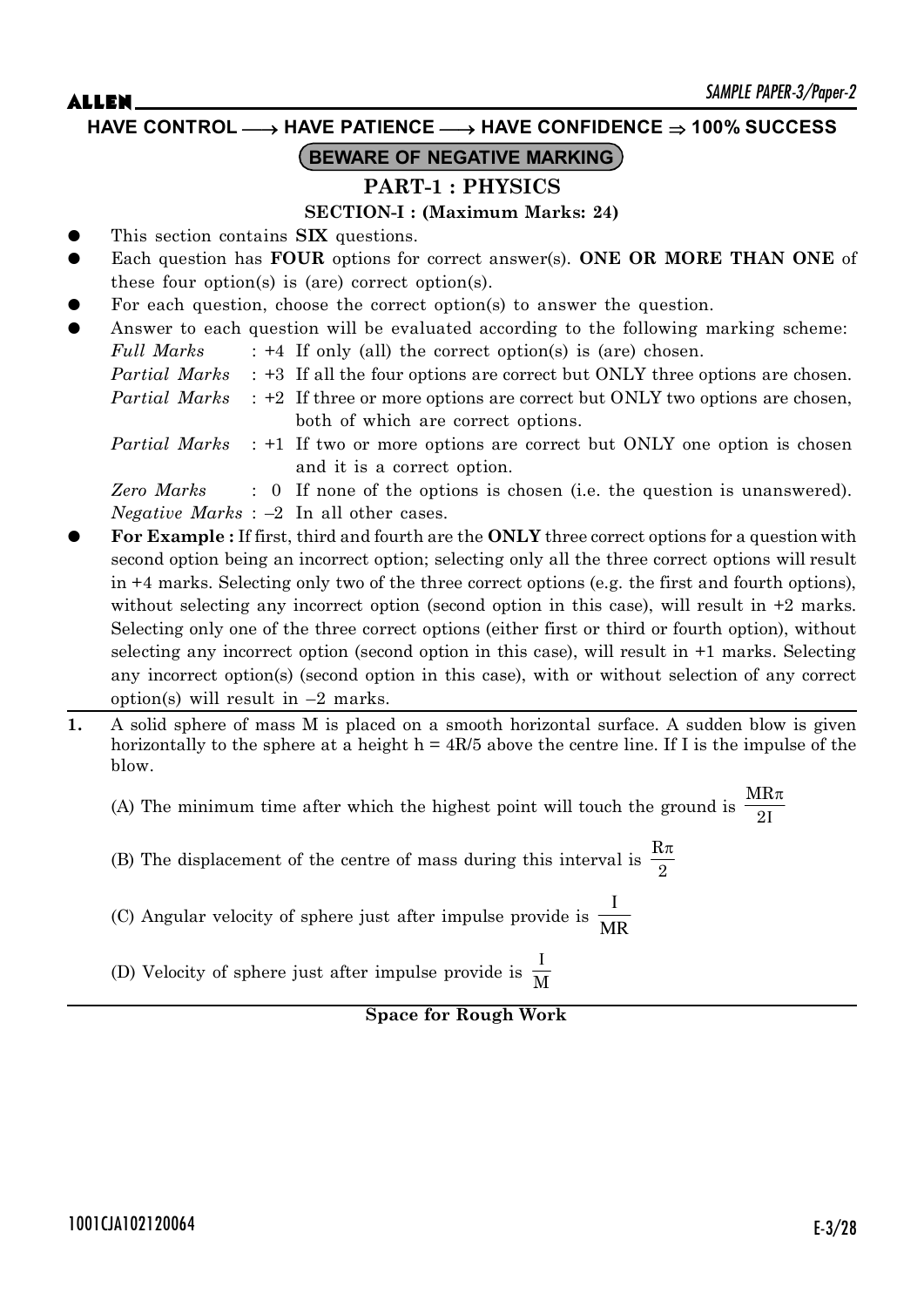- **2.** The mechanical energy of a system is given by  $E = Ax^2 + Bv^2$  where x is the displacement from  $(x = 0)$  and v is the velocity of the body at x then choose the correct statement(s). Assume A and B positive constant.
	- (A) The maximum x coordinate is E A
	- (B) Maximum velocity of the particle during motion is  $2\sqrt{\frac{\text{E}}{\text{B}}}$
	- (C)  $x = 0$  is the equilibrium position.
	- (D) The acceleration of the system at any point is  $\frac{-Ax}{B}$
- **3.** A particle of mass m moves in circular orbits with potential energy  $V(r) = Fr$ , where F is a positive constant and r is its distance from the origin. Its energies are calculated using the Bohr model. If the radius of the particle's orbit is denoted by R and its speed and energy are denoted by  $v$  and E, respectively, then for the  $n<sup>th</sup>$  orbit (here h is the Planck's constant)-(A) R  $\propto$  n<sup>1/3</sup> and v  $\propto$  n<sup>2/3</sup> (B) R  $\propto$  n<sup>2/3</sup> and v  $\propto$  n<sup>1/3</sup>

(C) 
$$
E = \frac{3}{2} \left( \frac{n^2 h^2 F^2}{4 \pi^2 m} \right)^{1/3}
$$
 (D)  $E = 2 \left( \frac{n^2 h^2 F^2}{4 \pi^2 m} \right)^{1/3}$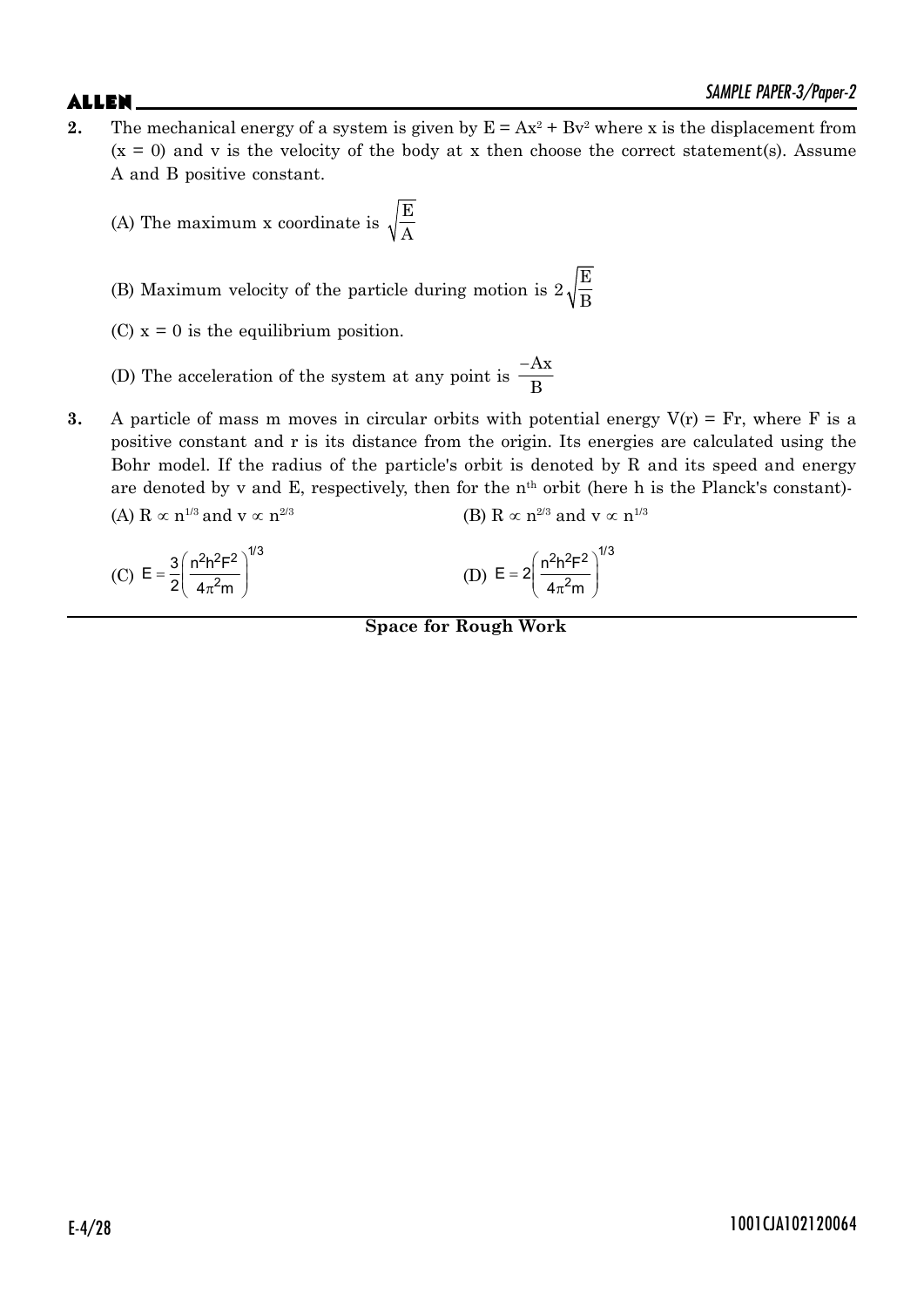**4.** A non-uniform magnetic fieldB  $\vec{E}$  $= B_0 \left[ 1 + \frac{J}{d} \right]$ ¹  $\left(1+\frac{y}{z}\right)$  $\overline{\mathcal{C}}$  $\left(1+\right.$ d  $1 + \frac{y}{l}$   $\hat{k}$  is present in region of space in between y = 0 &

 $y = d$ . The lines are shown in the diagram. A particle of mass 'm' and positive charge 'q' is moving. Given an initial velocity  $\vec{v} = v_0 \hat{i}$ . Find the components of velocity of the particle when it leaves the field.



- **5.** A parallel plate capacitor of capacitance 10 mF is connected to a cell of emf 10 Volt and fully charged. Now a dielectric slab  $(k = 3)$  of thickness equal to the gap between the plates, is very slowly inserted to completely filled in the gap, keeping the cell connected. During the filling process:
	- (A) the increase in charge on the capacitor is 200 mC.
	- (B) the heat produced is non- zero.
	- (C) energy supplied by the cell = increase in stored potential energy + work done on the person who is filling the dielectric slab.
	- (D) energy supplied by the cell = increase in stored potential energy + work done by the person who is filling the dielectric slab + heat produced.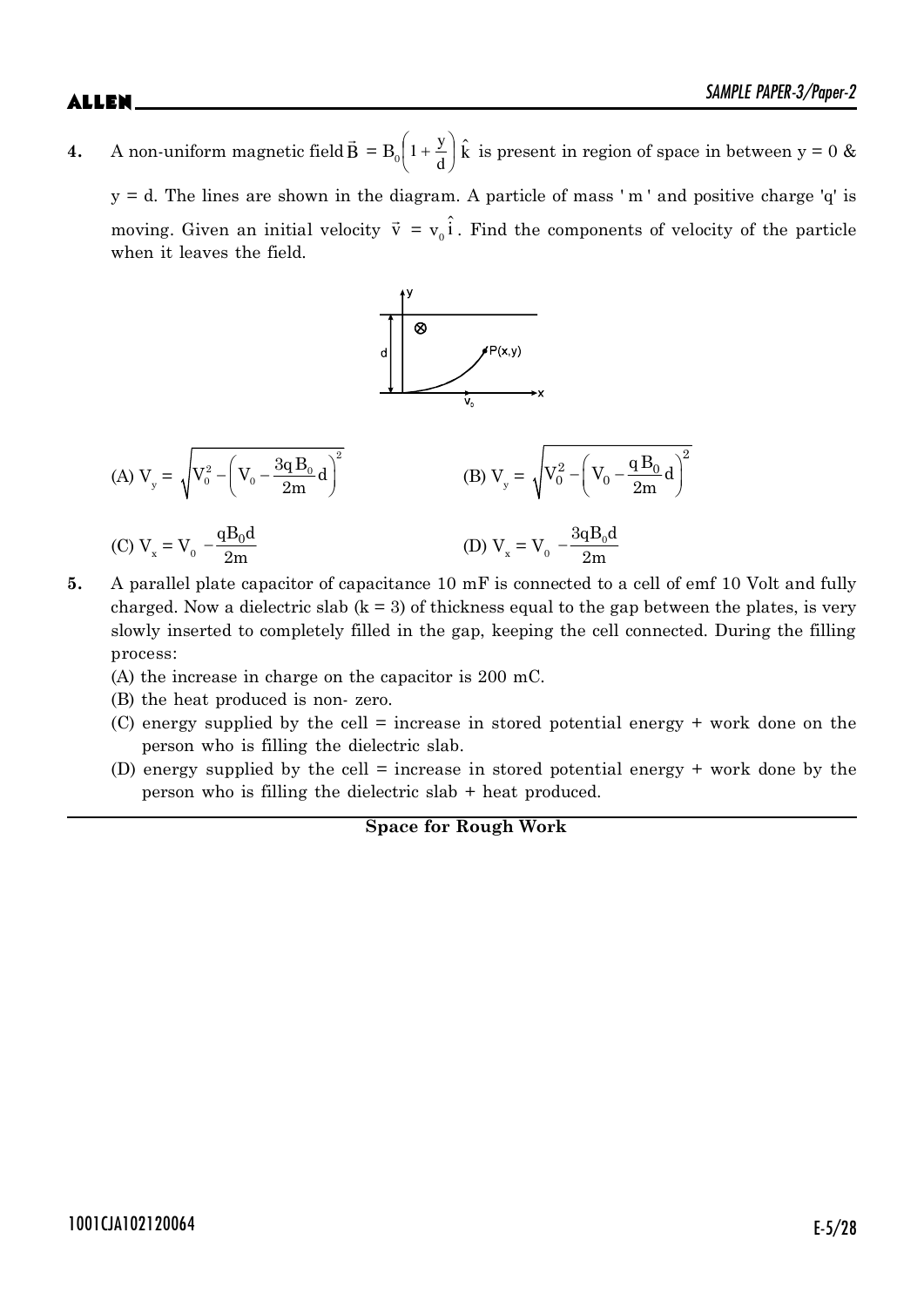**6.** A capacitor of capacitance  $C_1$  charged to a voltage  $V_0$  is connected to another uncharged identical capacitor and an inductor of inductance L with switch S as shown in the figure. At  $t = 0$ , the switch S is closed. Then

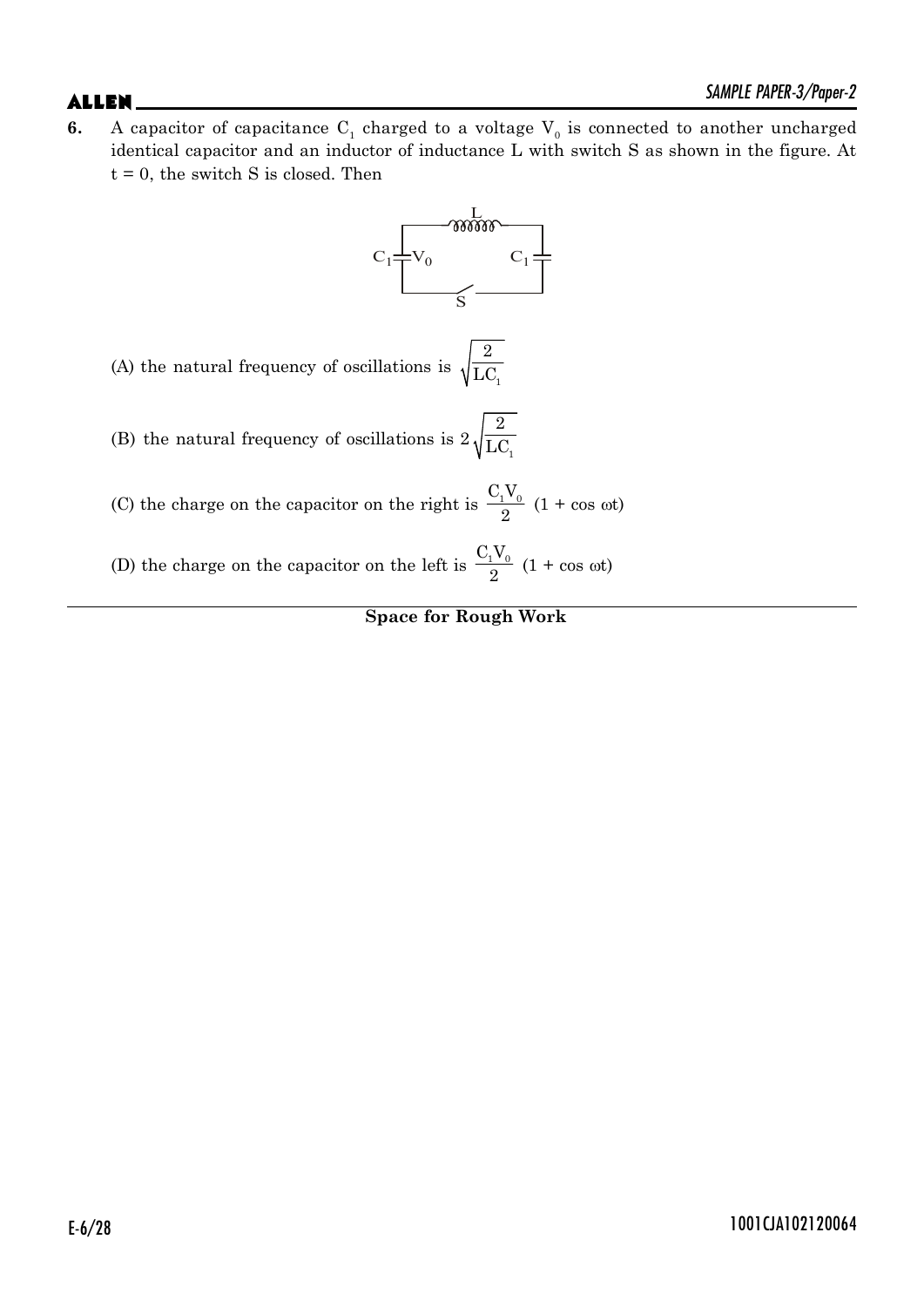# **SECTION-II : (Maximum Marks: 24)**

- This section contains **SIX** questions.
- The answer to each question is a **NUMERICAL VALUE**.
- For each question, enter the correct numerical value (in decimal notation, truncated/roundedoff to the **second decimal place**; e.g. 6.25, 7.00, –0.33, –.30, 30.27, –127.30, if answer is 11.36777..... then both 11.36 and 11.37 will be correct) by darken the corresponding bubbles in the ORS.

**For Example :** If answer is –77.25, 5.2 then fill the bubbles as follows.



- Answer to each question will be evaluated according to the following marking scheme: *Full Marks* : +4 If ONLY the correct numerical value is entered as answer. *Zero Marks* : 0 In all other cases.
- **1.** Raindrops are falling with a velocity  $10\sqrt{2}$  m/s making an angle of  $45^{\circ}$  with the vertical. The drops appear to be falling vertically to a man running with constant velocity. The velocity of rain drops change such that the rain drops now appear to be falling vertically with  $\sqrt{3}$  times the velocity it appeared earlier to the same person running with same velocity. The angle (in degrees) between the initial and the final velocity vectors of the raindrops with respect to the ground is?
- **2.** S is a stationary source of sound emitting waves of frequency 440 Hz. These waves are reflected by a stationary wall & heard by observer O moving away with  $v = 10$  m/s. Find beat frequency (in Hz) heard by observer in the position shown (due to superposition between reflected  $\&$ direct waves) ( $V_{\text{sound}}$ = 330 m/s)



**Space for Rough Work**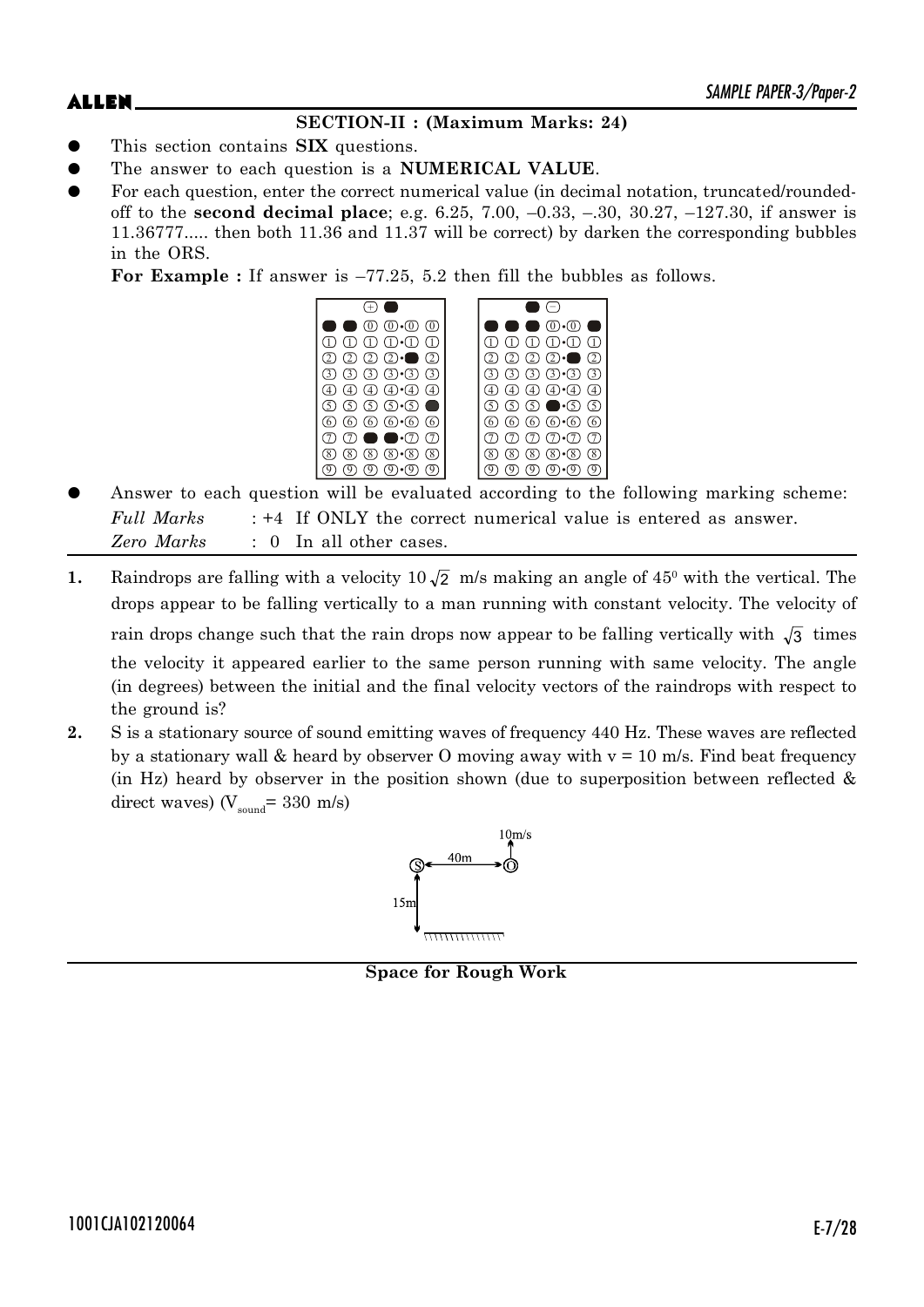**3.** A ring of mass m = 1 kg can slide over a smooth vertical rod. A light string attached to the ring passing over a smooth fixed pulley at a distance of  $L = 0.7$  m from the rod as shown in the figure. At the other end of the string mass  $M = 5$  kg is attached, lying over a smooth fixed inclined plane of inclination angle 37°. The ring is held in level with the pulley and released. Determine the instantaneous power of the gravitational force acting on the ring (in watts) when the string makes an angle ( $\alpha = 37^{\circ}$ ) with the horizontal. [sin37° = 0.6]



**4.** An object is placed 21 cm in front of a concave mirror of radius of curvature 10 cm. A glass slab of thickness 3 cm and refractive index 1.5 is then placed close to the mirror in the space between the object and the mirror. Find the position of the final image (in cm) formed. (You may take the distances of the nearer surface of the slab from the mirror to be 1.0 cm).



**Space for Rough Work**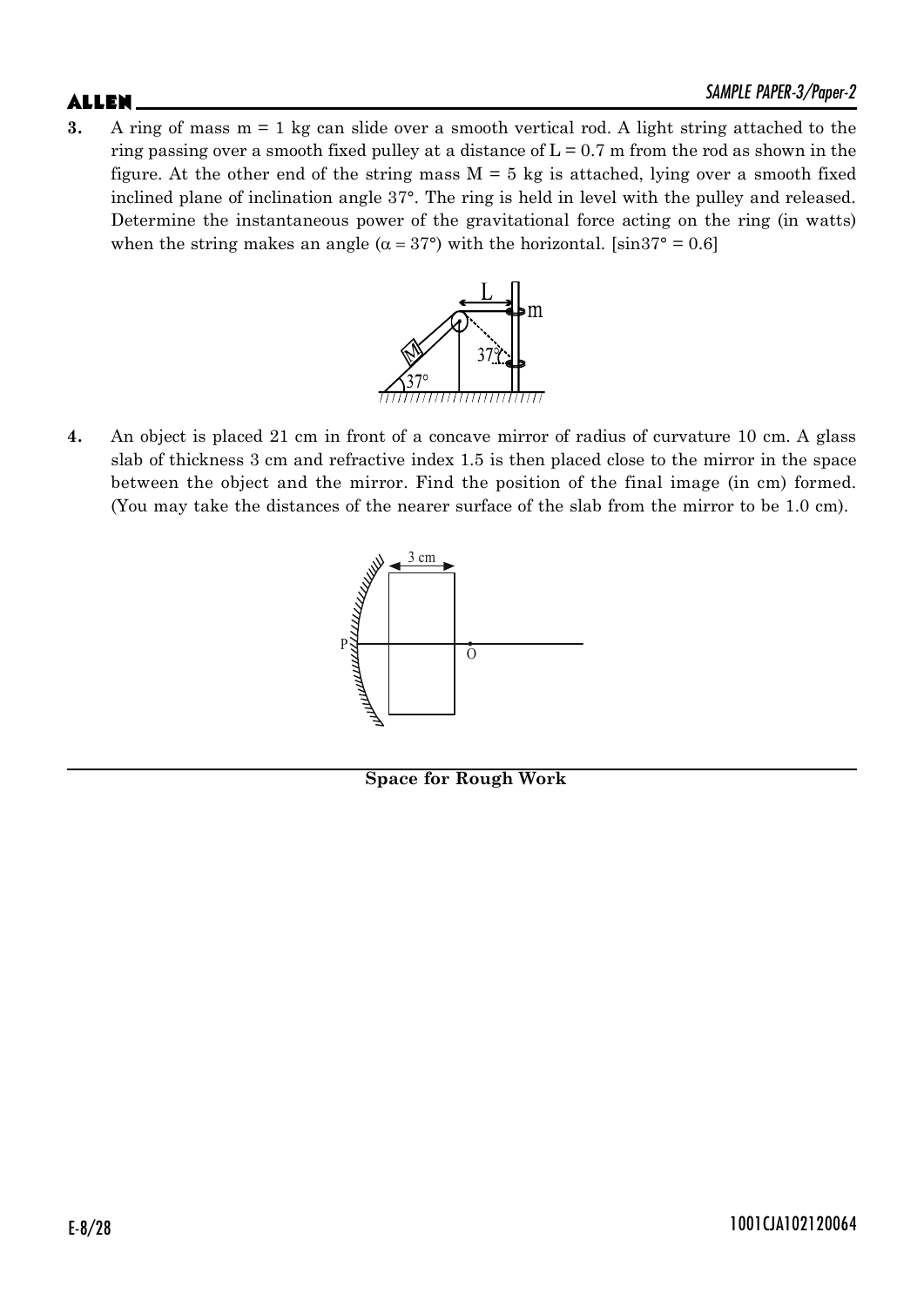**5.** The circuit diagram given in the figure shows the experimental setup for the measurement of unknown resistance by using a meter bridge. The wire connected between the points P & Q has non-uniform resistance such that resistance per unit length varies directly as the distance from the point P. Null point is obtained with the jockey J with  $\mathrm{R_{_1}}$  and  $\mathrm{R_{_2}}$  in the given position. On interchanging the positions  $R_1$  and  $R_2$  in the gaps the jockey has to be displaced through a distance  $\Delta$  from the previous position along the wire to establish the null point. If the ratio

of 2 1 R R = 3, find the value of  $\Delta$  (in cm). Ignore any end corrections. [Take  $\sqrt{3}$  = 1.7]



**6.** Figure shows a vertical force F that is applied tangentially to a uniform cylinder of weight W. The coefficient of static friction between the cylinder and all surfaces is 0.5. The maximum

force that can be applied without causing the cylinder to rotate is 3W  $\frac{n}{n}$ . Find 'n'.



**Space for Rough Work**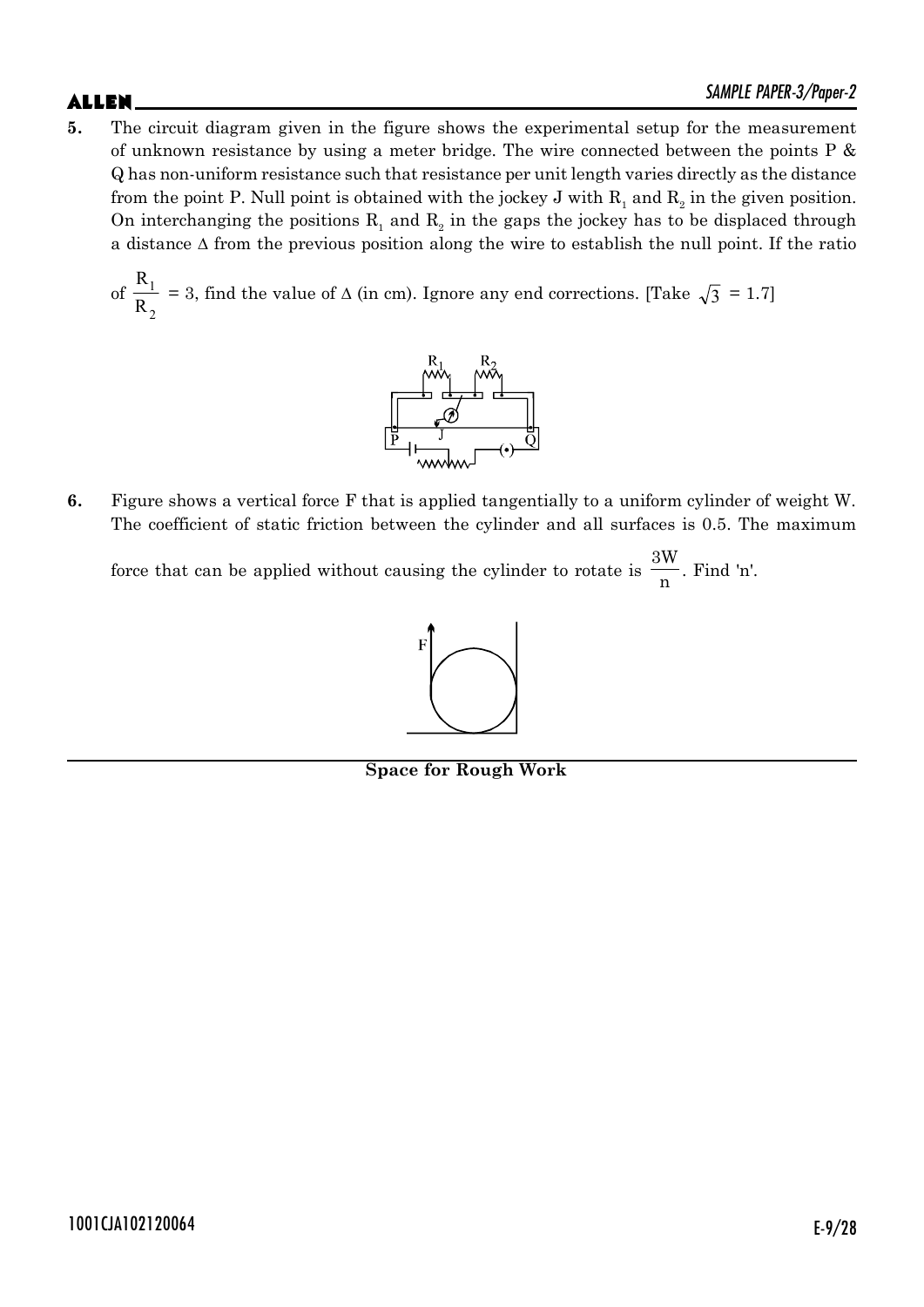## **SECTION–III : (Maximum Marks : 18)**

- This section contains **SIX** questions.
- The answer to each question is a **SINGLE DIGIT INTEGER** ranging from 0 to 9, both inclusive.
- For each question, darken the bubble corresponding to the correct integer in the ORS.
- For each question, marks will be awarded in one of the following categories : *Full Marks* : +3 If only the bubble corresponding to the correct answer is darkened. *Zero Marks* : 0 If none of the bubbles is darkened. *Negative Marks* : –1 In all other cases
- **1.** A slab of mass  $m_2$  (= 10 kg) is resting on a frictionless floor with a second mass  $m_1$  (= 1kg) on its top. The coefficient of friction between  $m_1$  and  $m_2$  is  $\mu = 0.1$ . A horizontal force of 15 N is applied to the lower block at  $t = 0$ . The time required by the smaller block to move a distance

of 1 m on the bigger block is  $(\sqrt{n})$  sec. Find 'n'. [Take g = 10 m/s<sup>2</sup>]

$$
\begin{array}{|c|c|}\n\hline\nm_1 \\
\hline\nm_2\n\end{array}
$$
 F=15N

**2.** A hydrogen like atom is in an excited state '2n' can emit a maximum energy photon of 204eV. If it makes a transition to a quantum state 'n', a photon of energy 40.8eV is emitted. Calculate 'n'. Take ground state energy of hydrogen atom to be –13.6eV.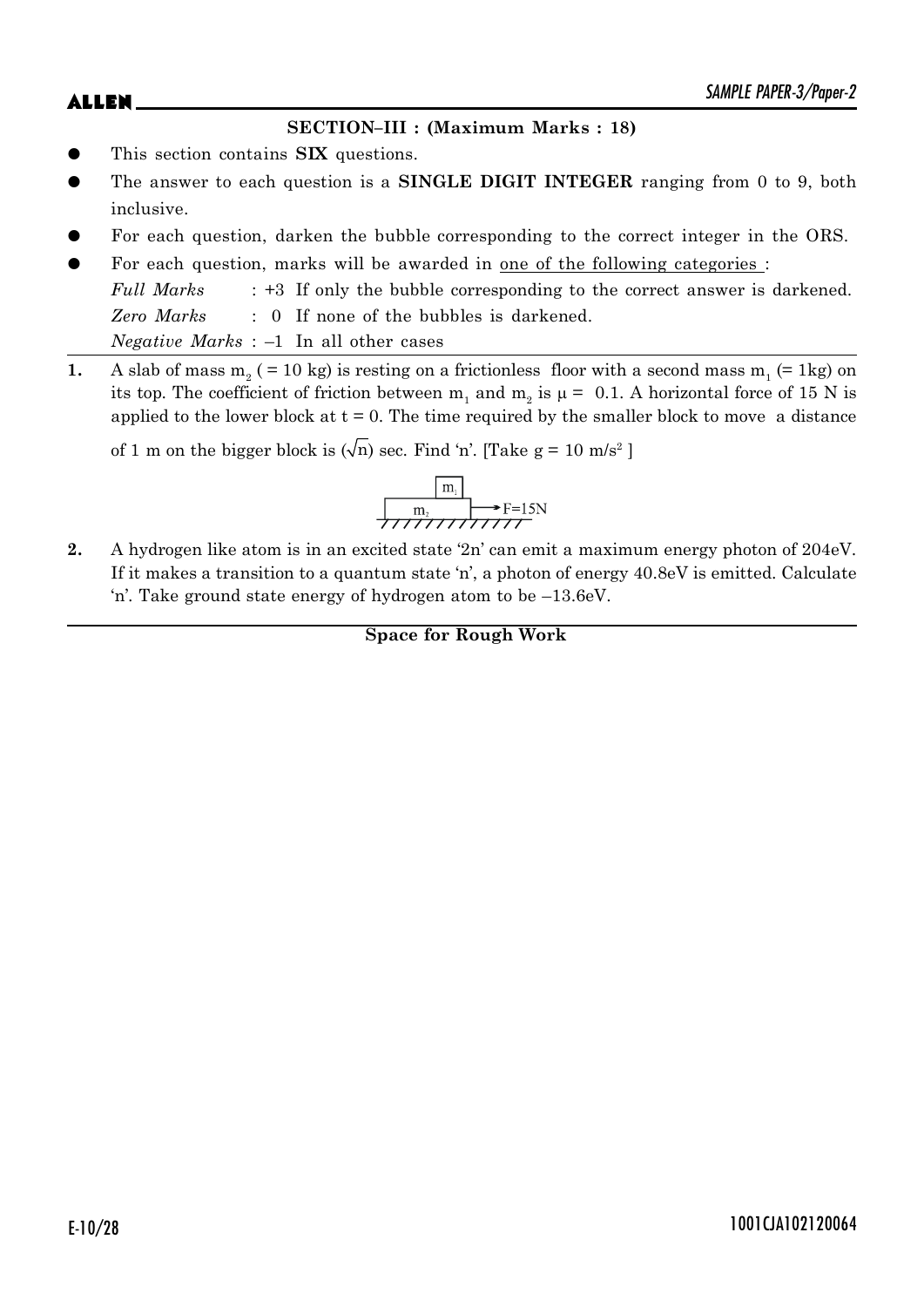# $\mathsf{ALLEN}$   $\blacksquare$

- **3.** 2 moles of a diatomic gas undergoes a thermodynamic process  $\frac{PT^2}{VT}$  = constant  $\frac{1}{V}$  = constant. The molar heat capacity of the gas is  $\frac{nR}{2}$ . Find *n*.
- **4.** The long, horizontal pair of rails shown in the figure is connected using resistance R. The distance between the rails is  $\ell$ , the electrical resistance of the rails is negligible. A conducting wire of mass m and length  $\ell$  can slide without friction on the pair of rails, in a vertical, homogeneous magnetic field of induction B. A force of magnitude  $\mathrm{F_{o}}$  is exerted for sufficiently long time onto the conducting wire, so that the speed of the wire becomes nearly constant. The force  $F_0$  is now removed at a certain point P. The distance the conducting wire cover on rails from point P before stopping is  $(316 + n)$  meters. Find 'n'. (Given : F<sub>0</sub> = 20N, m = 1.6 gm,  $R = 0.01\Omega, \ell = 10$  cm,  $B = 0.1$  T)



**Space for Rough Work**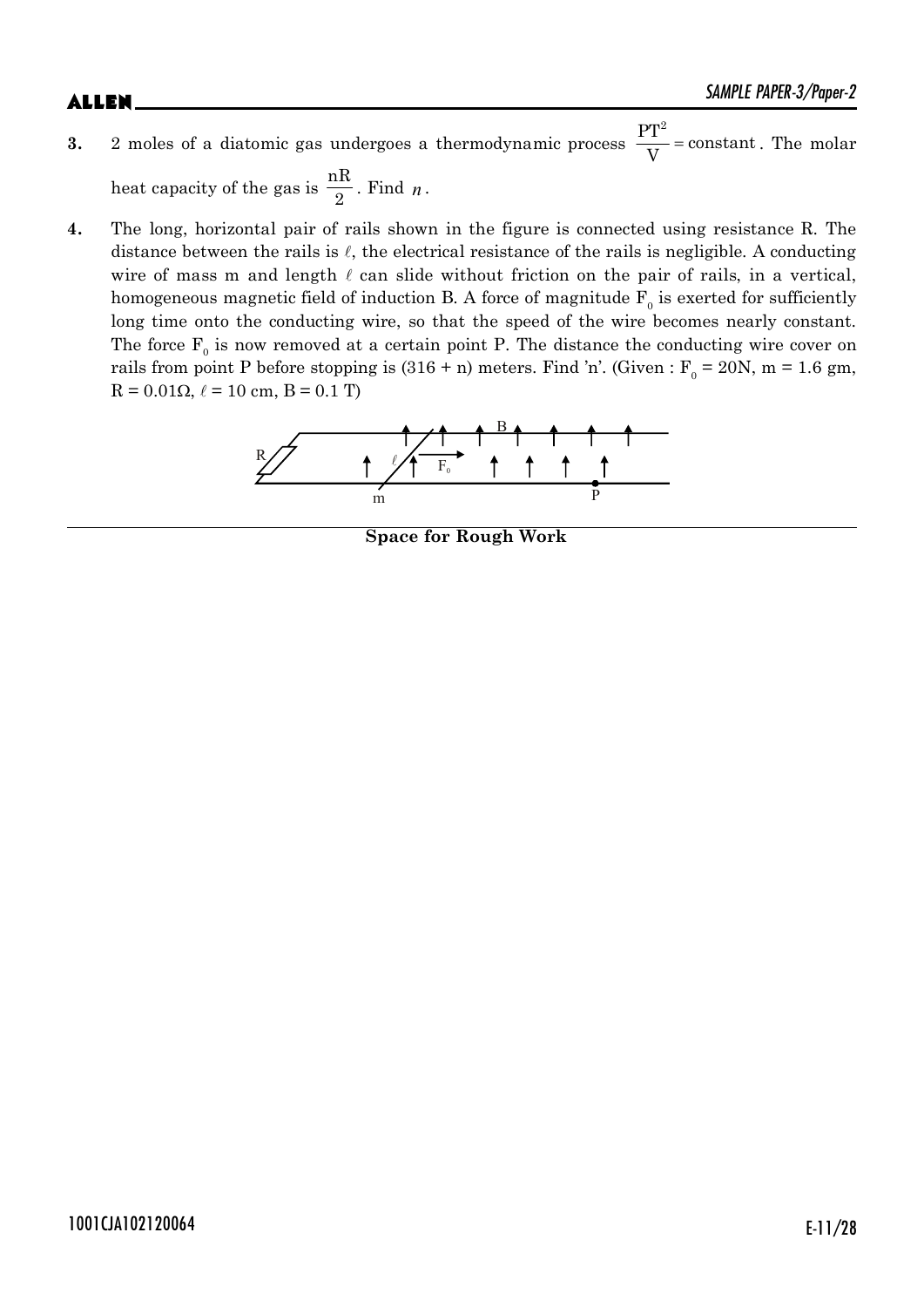- **5.** The dipole moment of a system of charge +q distributed uniformly on an arc of radius R subtending an angle  $\pi/2$  at its centre where another charge  $-q$  is placed is (In SI unit) Given ( q = 1C , R =  $\sqrt{8} \pi$  m)
- **6.** The two ends of a uniform thin rod of length  $\sqrt{2}R$  and of mass  $2\sqrt{2}$  kg can move without friction along a vertical circular path of radius R. The rod is released from the vertical position (ab). The force (in N) exerted by an end of the rod on the path when the rod passes the horizontal position (cd) is 10n. Find 'n'.  $(g = 10 \text{ m/s}^2)$



**Space for Rough Work**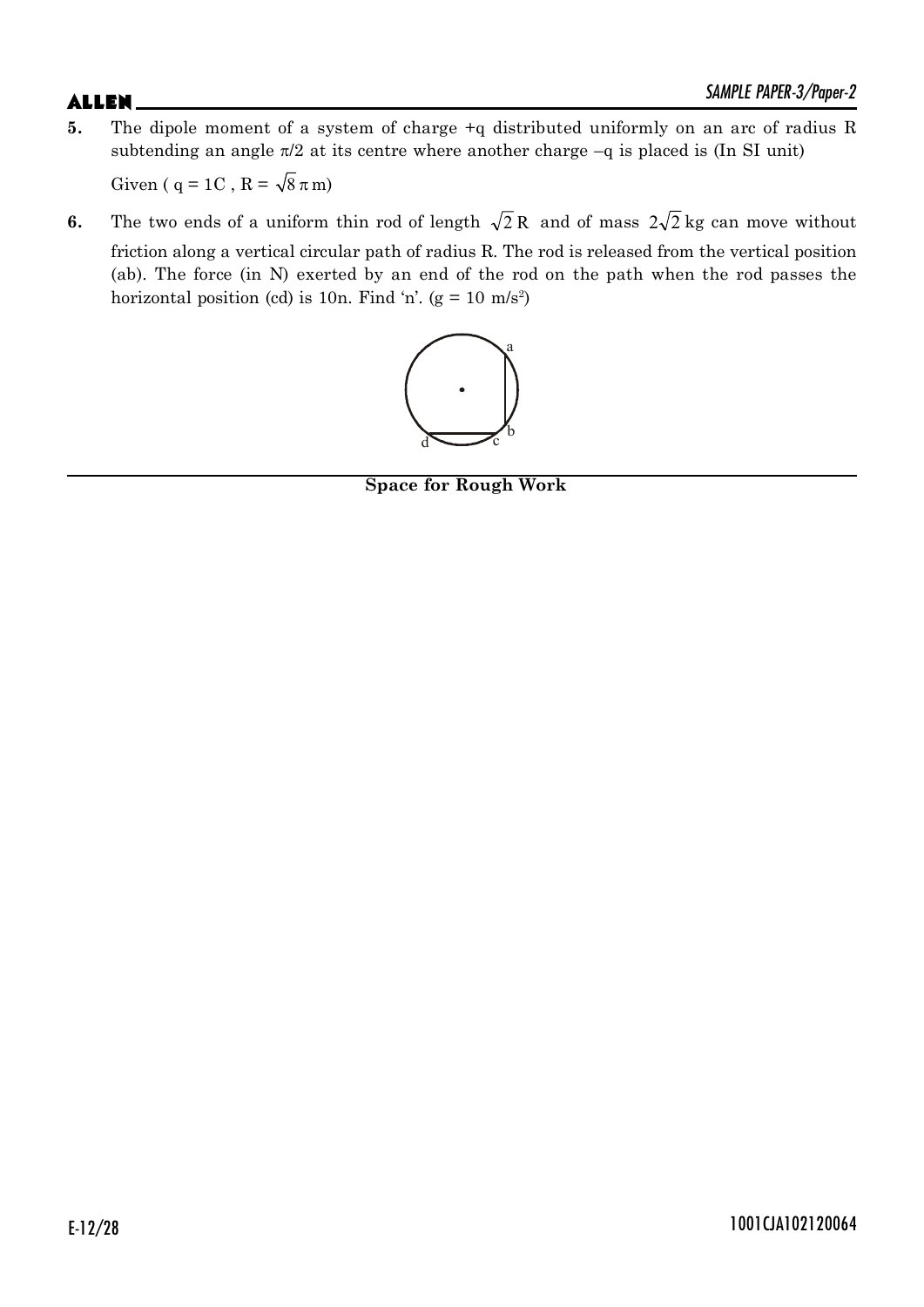# **PART-2 : CHEMISTRY**

### **SECTION-I : (Maximum Marks: 24)**

- This section contains **SIX** questions.
- Each question has **FOUR** options for correct answer(s). ONE OR MORE THAN ONE of these four option(s) is (are) correct option(s).
- For each question, choose the correct option(s) to answer the question.

| $\bullet$ |            | Answer to each question will be evaluated according to the following marking scheme:             |
|-----------|------------|--------------------------------------------------------------------------------------------------|
|           | Full Marks | $: +4$ If only (all) the correct option(s) is (are) chosen.                                      |
|           |            | <i>Partial Marks</i> : +3 If all the four options are correct but ONLY three options are chosen. |
|           |            | <i>Partial Marks</i> : +2 If three or more options are correct but ONLY two options are chosen,  |
|           |            | both of which are correct options.                                                               |
|           |            | <i>Partial Marks</i> : +1 If two or more options are correct but ONLY one option is chosen       |
|           |            | and it is a correct option.                                                                      |

*Zero Marks* : 0 If none of the options is chosen (i.e. the question is unanswered). *Negative Marks* : –2 In all other cases.

- For Example : If first, third and fourth are the **ONLY** three correct options for a question with second option being an incorrect option; selecting only all the three correct options will result in +4 marks. Selecting only two of the three correct options (e.g. the first and fourth options), without selecting any incorrect option (second option in this case), will result in  $+2$  marks. Selecting only one of the three correct options (either first or third or fourth option), without selecting any incorrect option (second option in this case), will result in +1 marks. Selecting any incorrect option(s) (second option in this case), with or without selection of any correct option(s) will result in  $-2$  marks.
- **1.** One mole of an ideal monoatomic gas undergoes process from state At A to C as :

$$
\underline{\mathrm{State}}\xspace_{\mathrm{1atm}}\xspace - A \xrightarrow[\mathrm{300K}]{\mathrm{isochoric}} \xrightarrow[\mathrm{600K}]{\mathrm{State}}\xspace - B \xrightarrow[\mathrm{RevesibleProcess}]{\mathrm{Adibatic}} \xrightarrow[\mathrm{64atm}]{\mathrm{State}}\xspace - C
$$

Choose the correct option(s)

(A) Pressure of gas at state B is 2 atm

(B)  $\Delta H_{AB}$  = 900 cal

- (C)  $\Delta U_{AC}$  = 6300 cal
- (D)  $W_{BC} = 5400 \text{ cal}$
- **2.** Which of the following statements are correct ?
	- (A) At ordinary temperature oxidising strength of  $HClO > HClO<sub>3</sub>$
	- (B) Fluorine can decomposes water with liberation of ozonised oxygen.
	- (C) HI is a stronger acid than HBr because of the low dissociation energy of HI.
	- (D) In aqueous solution chlorine is a stronger oxidising agent than fluorine.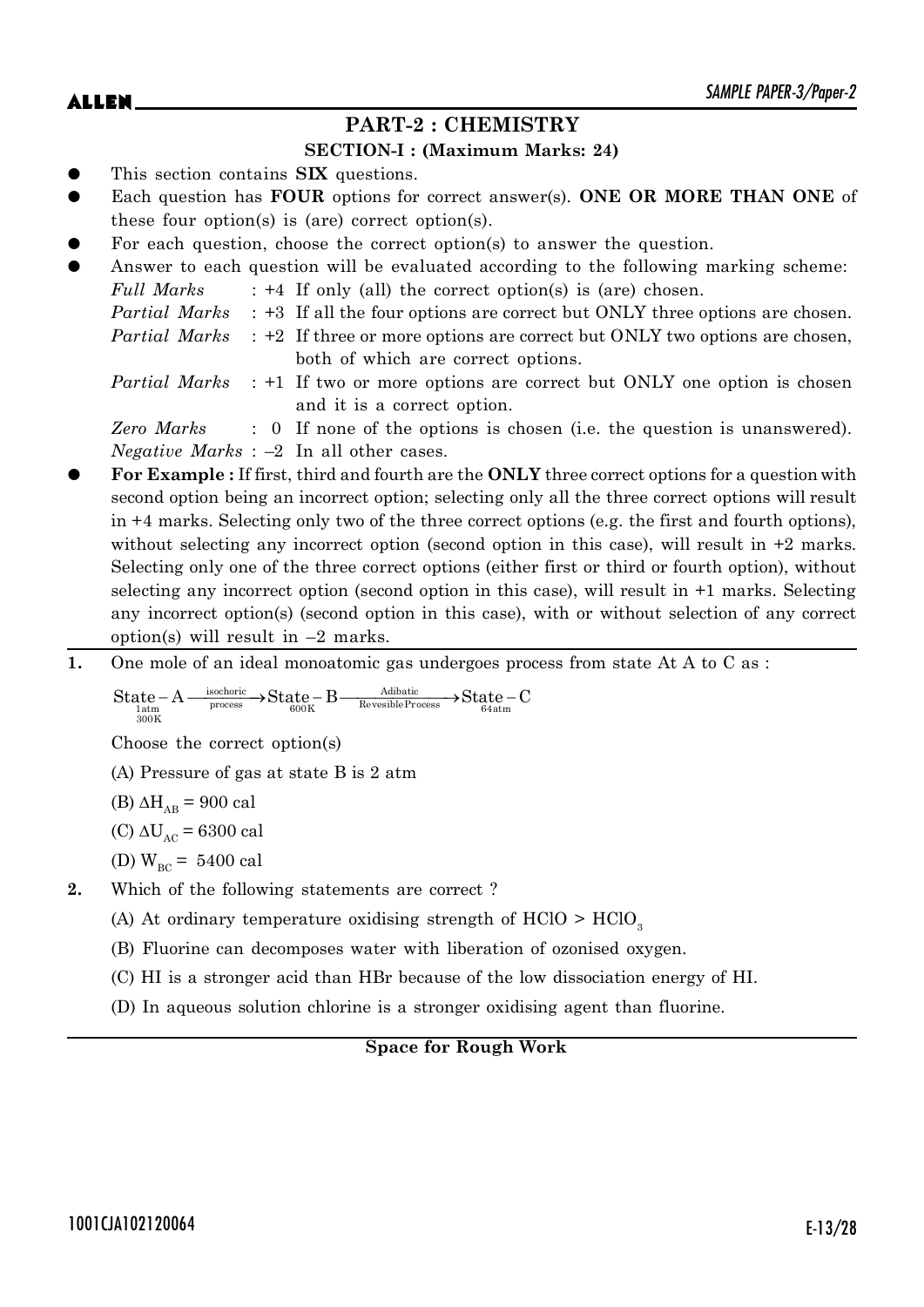**3.** Which of the following carboxylic acid could not be resolved by reaction with an enantiometrically pure chiral amine ?



**4.** 0.1 M H2A Solution is titrated with 0.1 M NaOH solution in the presence of methyl orange and phenolphthalein indicator, reaction as followed.

 $H_2A + NaOH \longrightarrow NaHA + H_2O(methyl orange)$ 

 $NaHA + NaOH \longrightarrow Na<sub>2</sub>A + H<sub>2</sub>O (Phenolphthalein)$ 

given that  $K_{a1} (H_2 A) = 10^{-3}$ ,  $K_{a2} = 10^{-6}$ 

Select the correct analytical statement(s) about above titration.

- (A) 100 ml  $H<sub>2</sub>A$  solution is titrated with 100 ml NaOH in the presence of methyl orange, final  $pH = 4.5$
- (B) 100 ml  $H<sub>2</sub>A$  solution is titrated with 200 ml NaOH in the presence of phenolphthalein, final  $pH = 9.26$
- (C) 100 ml  $H<sub>2</sub>A$  solution is titrated with 400 ml NaOH in the presence of phenolphthalein, final  $pH = 12.6$
- (D) When 100 ml  $H<sub>2</sub>A$  solution is added with 50 ml NaOH solution, buffer solution will be formed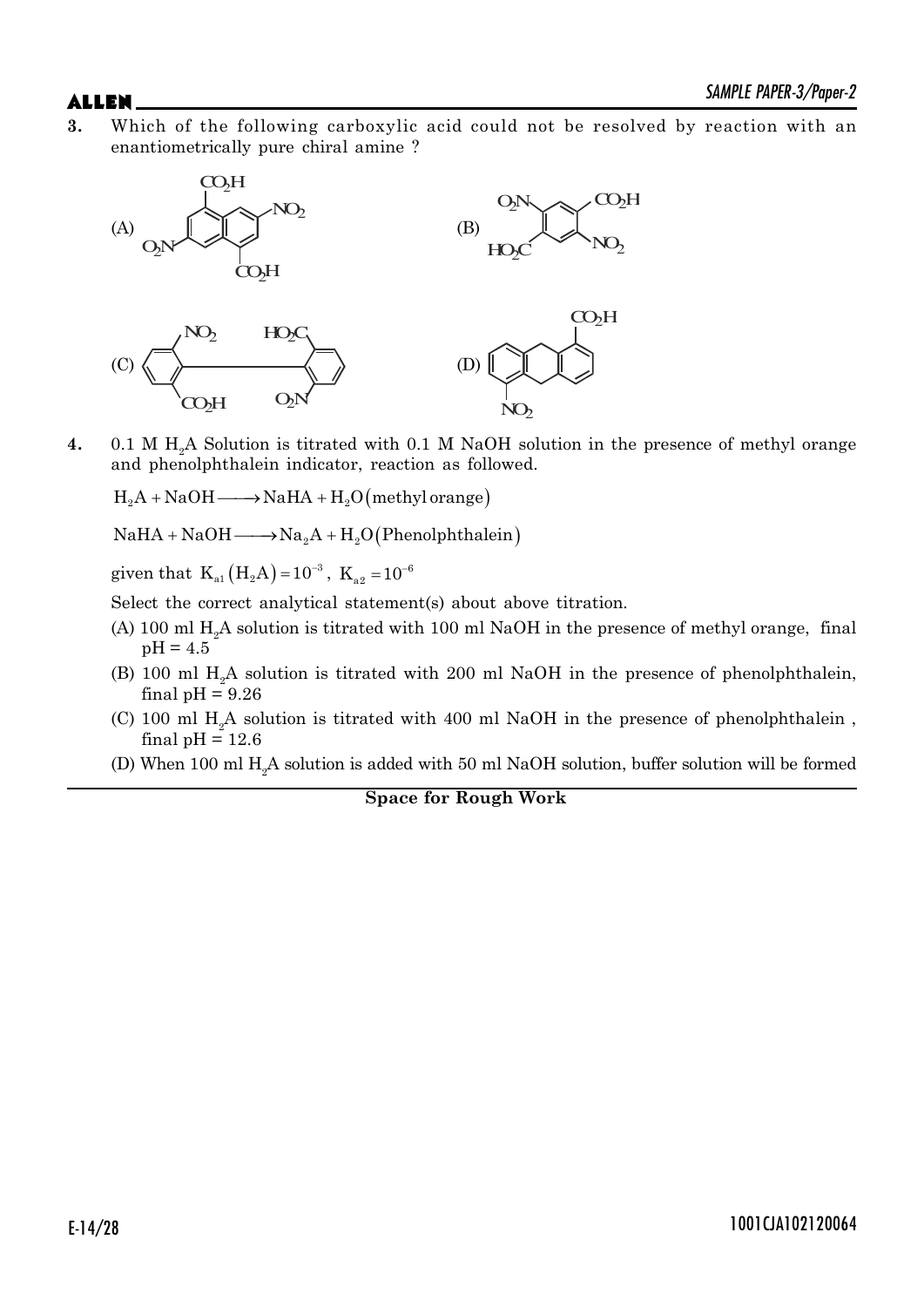- **5.** Which of the following statements are correct :-
	- (A) Anhydrous  ${MgCl}_2$  can not be prepared by heating  ${MgCl}_2.6H_2O$ 
		- (B) Anhydrous CaCl<sub>2</sub> is used in drying gases and organic compounds but not  $NH<sub>3</sub>$  or ethyl alcohol.
		- (C) Solvay process is used for preparation of  $\text{Na}_2\text{CO}_3$  but not for  $\text{K}_2\text{CO}_3$
		- (D) KOH is preferably used compared to NaOH for absorption of  $\mathrm{CO}_2$  because  $\mathrm{KHCO}_3$  formed is soluble where as  $\mathrm{NaHCO}_3$  is sparingly soluble and therefore choke the tubes of apparants used.
- **6.** The product(s) obtained during reaction is/are



**Space for Rough Work**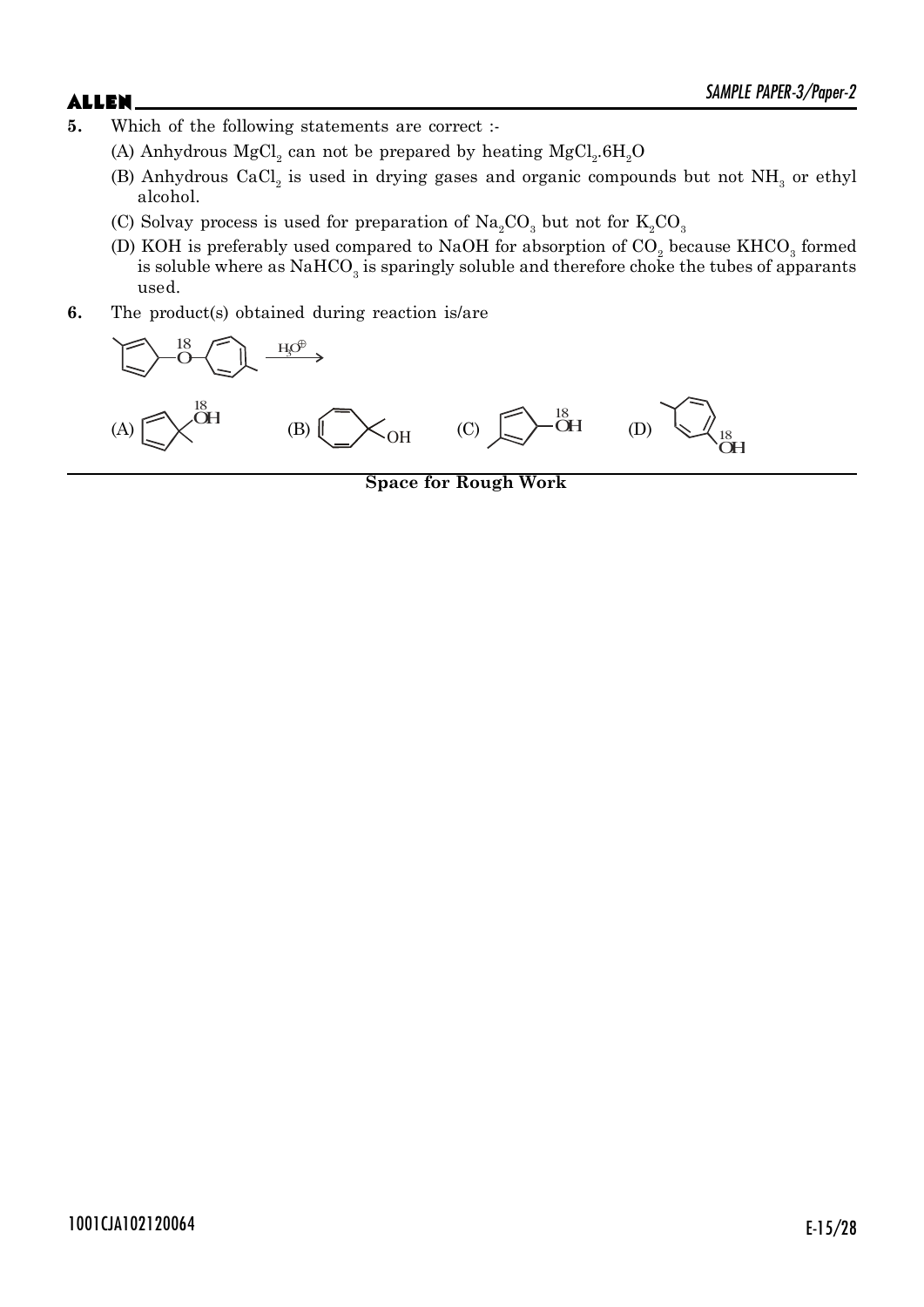# **SECTION-II : (Maximum Marks: 24)**

- z This section contains **SIX** questions.
- The answer to each question is a **NUMERICAL VALUE**.
- For each question, enter the correct numerical value (in decimal notation, truncated/roundedoff to the **second decimal place**; e.g. 6.25, 7.00, –0.33, –.30, 30.27, –127.30, if answer is 11.36777..... then both 11.36 and 11.37 will be correct) by darken the corresponding bubbles in the ORS.

**For Example :** If answer is –77.25, 5.2 then fill the bubbles as follows.



- Answer to each question will be evaluated according to the following marking scheme: *Full Marks* : +4 If ONLY the correct numerical value is entered as answer. *Zero Marks* : 0 In all other cases.
- **1.** By a sample of ground state atomic hydrogen, UV light of energy 13.6×48 eV  $\frac{1}{49}$  quanta is absorbed.

How many different wavelengths will be observed Balmer region of hydrogen spectrum?

- **2.** The spin only magnetic moment value (in Bohr magneton units) of  $Cr(CO)_{6}$  is
- **3.** 5.00 mL of 0.10 M oxalic acid solution taken in a conical flask is titrated against NaOH from a burette using phenolphthalein indicator. The volume of NaOH required for the appearance of permanent faint pink color is tabulated below for five experiments. What is the concentration, in molarity, of the NaOH solution ?

| Exp. No. | Vol. of NaOH (mL) |  |  |  |
|----------|-------------------|--|--|--|
|          | 12.5              |  |  |  |
|          | 10.5              |  |  |  |
|          | 9.0               |  |  |  |
|          | 9.0               |  |  |  |
|          | 9.0               |  |  |  |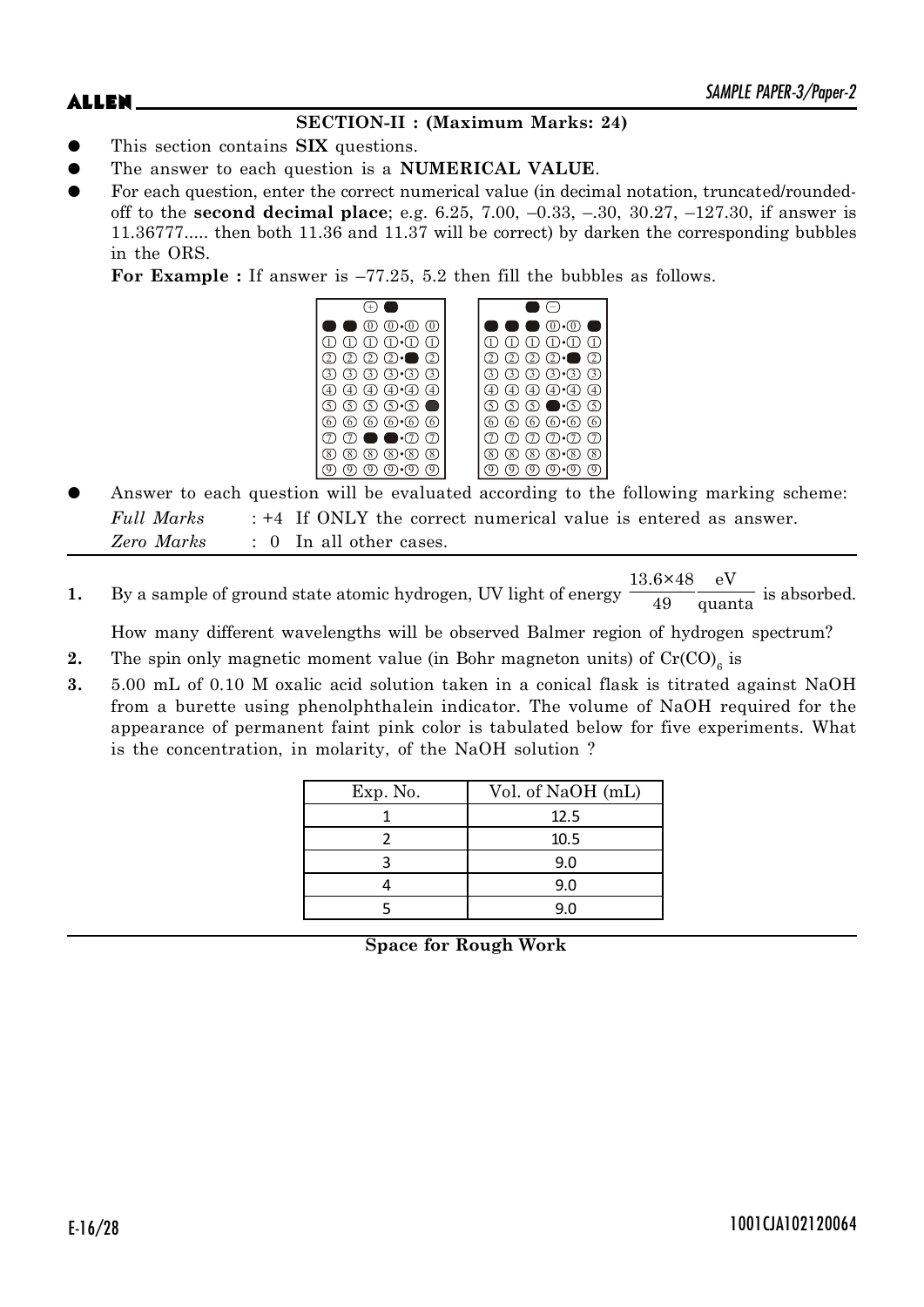- **4.** A real gas (X) has molar volume 1.0003 times greater than ideal gas in experimental conditions, at working pressure and temperature 1 bar and 300 K respectively. Boyle's temperature of gas was observed 200 K.What is value of excluded volume in litre/mole of gas (Consider value of  $R = 0.08$  bar litre K<sup>-1</sup> mole<sup>-1</sup>)
- **5.** Find the number of oxy acids having peroxy linkage  $H_4P_2O_6$ ,  $H_4P_2O_8$ ,  $H_4P_2O_7$ ,  $H_2SO_5$ ,  $H_4P_2O_5$ ,  $H_3P_3O_9$ ,  $H_6P_4O_{13}$ ,  $H_2S_2O_7$ ,  $H_2S_2O_3$ ,  $H_2S_2O_5$ ,  $HClO_4$

 $CH = O$ |  $\mathbf{I}$ CHOH |  $\mathbf{I}$ 1.HCN  $\frac{2.\text{Ba(OH)}_2/\text{H}_2\text{SO}_4}{3.\Delta}$  P CHOH **6.** 3.  $(Hg)/H_2SO_4$ |  $4.$ Na $(Hg)/H_2SO$  $\overline{\phantom{a}}$ CHOH |  $CH<sub>2</sub>OH$ 

Number of carbon atoms present in P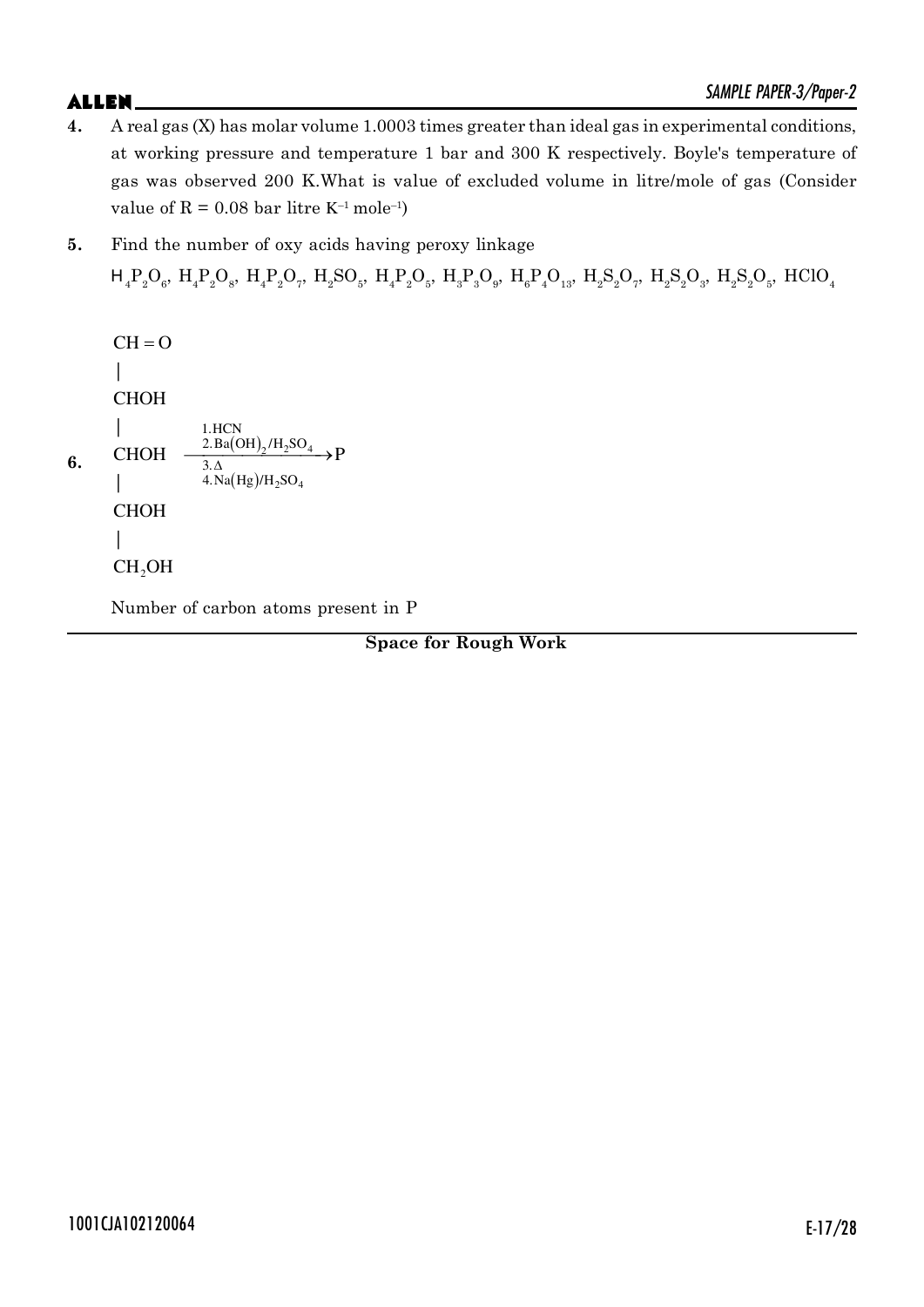## **SECTION–III : (Maximum Marks : 18)**

- This section contains **SIX** questions.
- The answer to each question is a **SINGLE DIGIT INTEGER** ranging from 0 to 9, both inclusive.
- For each question, darken the bubble corresponding to the correct integer in the ORS.
- For each question, marks will be awarded in one of the following categories : *Full Marks* : +3 If only the bubble corresponding to the correct answer is darkened. *Zero Marks* : 0 If none of the bubbles is darkened. *Negative Marks* : –1 In all other cases
- **1.** KI<sub>(aq.)</sub> and KIO<sub>3(aq.)</sub> mixed together in presence of HCl to form I<sub>2</sub> and KCl and liberated I<sub>2</sub> required 100 mL of 0.1 M  $\rm Na_{2}S_{2}O_{3}$  solution for complete reduction of  $\rm I_{2}$ . If  $x =$  millimoles of KI used in the reaction. and y = millimoles of HCl used in the reaction. then value of  $(3x - 2y)$  is :
- **2.** Find the number of ligands which are stronger ligand as compound to ethylenediamine(en)

 $NO_2^-; H_2O; NO_3^-; F^-; C_2O_4^{2-}; NH_3; Cl^-; CN^-$ 

**3.** 0.436 gm of acetyl derivative of a polyhydric alcohol requires 0.33 gm KOH for hydrolysis. Calculate number of hydroxy groups in alcohol. (Molecular weight of polyhydric alcohol=92)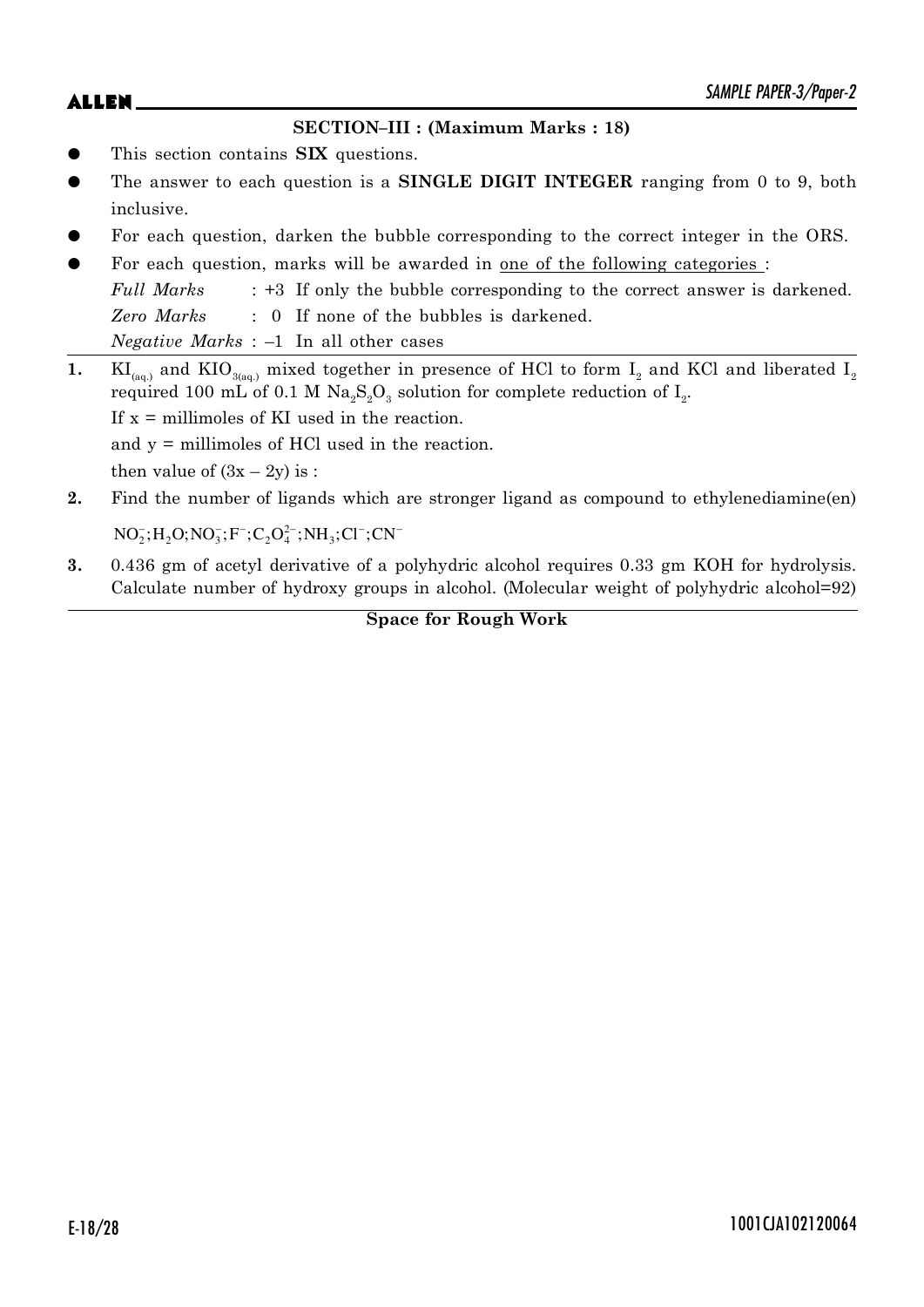- 4. A sample of  $U^{238}$  (half life =  $4.5 \times 10^9$  yr) ore is found to contain 23.8 g of  $U^{238}$  and 20.6 g of Pb<sup>206</sup>. If the age of the ore is  $A \times 10^9$ , find the value of 2A.
- **5.** Salt of iron  $\frac{N a_2 S_2 O_3}{N}$  Violet complex  $\frac{N a_2 S_3}{N}$  Green solution  $(X)$  (Y)  $(Z)$

Write sum of the oxidation number of Fe in (X), (Y) and (Z).

- **6.** Total number of correct statements are :
	- (i) Benzaldehyde cannot be obtained by Friedel craft acylation
	- (ii) Nitrobenzene is used as a solvent during Friedel craft reaction.
	- (iii) Friedel craft acylation requires higher concentration of catalyst than Friedel craft alkylation.
	- (iv) Benzaldehyde never reduces Fehling solution.
	- (v) (NH<sub>4</sub>)<sub>2</sub>S is used for selective reduction of only one NO<sub>2</sub> group into –NH<sub>2</sub>
	- (vi) In coupling reaction attacking electrophile is  $R C = O^{\oplus}$  and  $Ph \overset{\oplus}{N} = N$
	- (vii) Polyalkylation is a disadvantage during monoalkylation of aromatic compound by Friedel craft reaction.

(viii) Direct nitration of aniline gives yield of para-nitro aniline.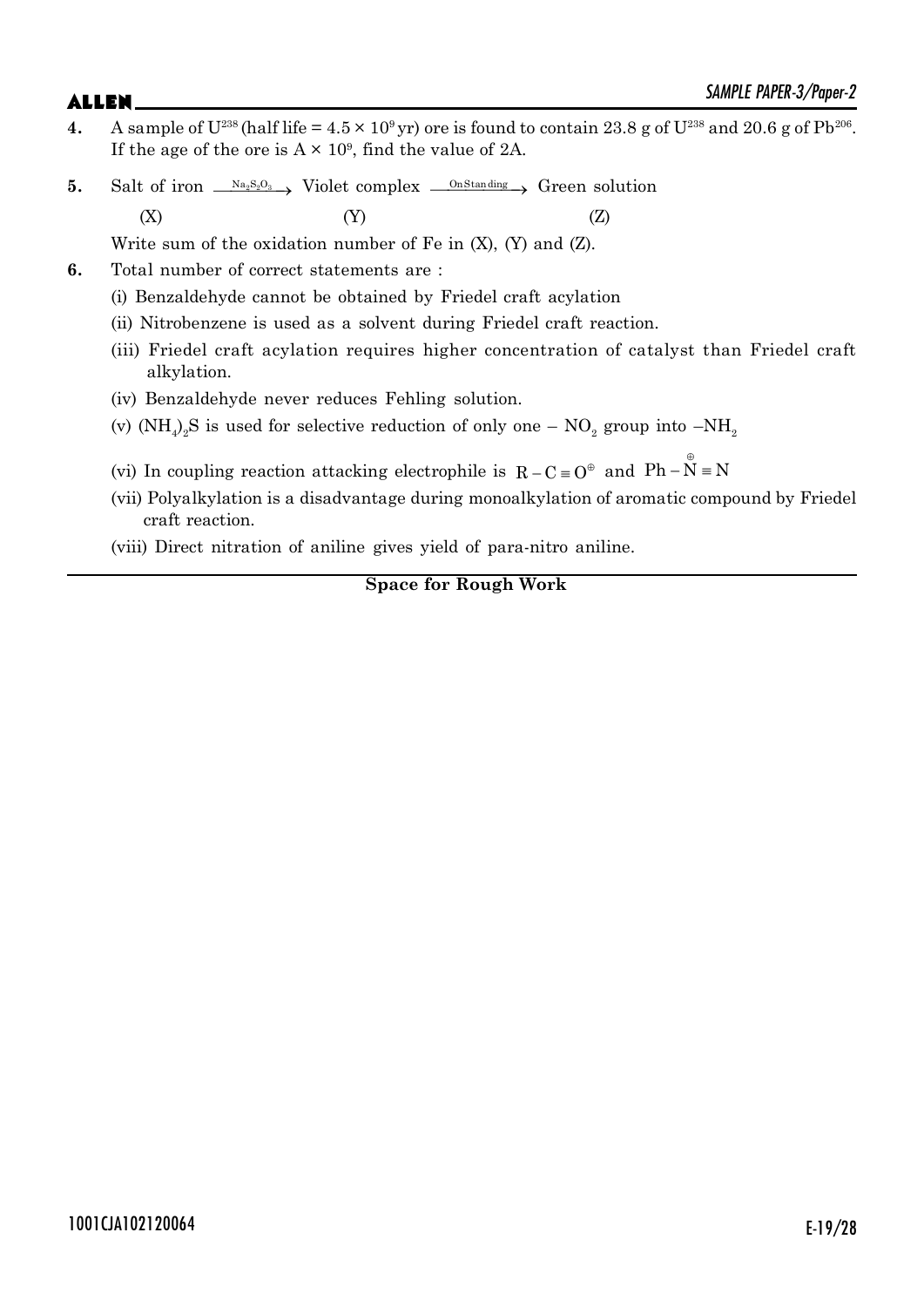# **PART-3 : MATHEMATICS**

### **SECTION-I : (Maximum Marks: 24)**

- This section contains **SIX** questions.
- Each question has **FOUR** options for correct answer(s). ONE OR MORE THAN ONE of these four option(s) is (are) correct option(s).
- For each question, choose the correct option(s) to answer the question.

| $\bullet$ |            | Answer to each question will be evaluated according to the following marking scheme:             |
|-----------|------------|--------------------------------------------------------------------------------------------------|
|           | Full Marks | $: +4$ If only (all) the correct option(s) is (are) chosen.                                      |
|           |            | <i>Partial Marks</i> : +3 If all the four options are correct but ONLY three options are chosen. |
|           |            | <i>Partial Marks</i> : +2 If three or more options are correct but ONLY two options are chosen,  |
|           |            | both of which are correct options.                                                               |
|           |            | <i>Partial Marks</i> : +1 If two or more options are correct but ONLY one option is chosen       |
|           |            | and it is a correct option.                                                                      |

*Zero Marks* : 0 If none of the options is chosen (i.e. the question is unanswered). *Negative Marks* : –2 In all other cases.

- z **For Example :** If first, third and fourth are the **ONLY** three correct options for a question with second option being an incorrect option; selecting only all the three correct options will result in +4 marks. Selecting only two of the three correct options (e.g. the first and fourth options), without selecting any incorrect option (second option in this case), will result in  $+2$  marks. Selecting only one of the three correct options (either first or third or fourth option), without selecting any incorrect option (second option in this case), will result in +1 marks. Selecting any incorrect option(s) (second option in this case), with or without selection of any correct option(s) will result in  $-2$  marks.
- **1.** If 'n' denotes number of planes equidistant from four non-coplanar points. Then 'n' is a factor of
	- (A) 12 (B) 14 (C) 24 (D) 42
- **2.** The curve satisfying the differential equation  $(2x^2y 2y^4)dx + (2x^3 + 3xy^3)dy = 0$  and passing

through (1,1) is given by  $2\ln(xy) + \frac{y^m}{n}$ n  $2\ell n(xy) + \frac{y^m}{n} = 1$  $ln(xy) + \frac{y}{x^n} = 1$  (m, n  $\in$  N), then

(A)  $m + n = 5$  (B)  $m + n = 4$  (C)  $m \times n = 6$  (D)  $m \times n = 4$ 

**Space for Rough Work**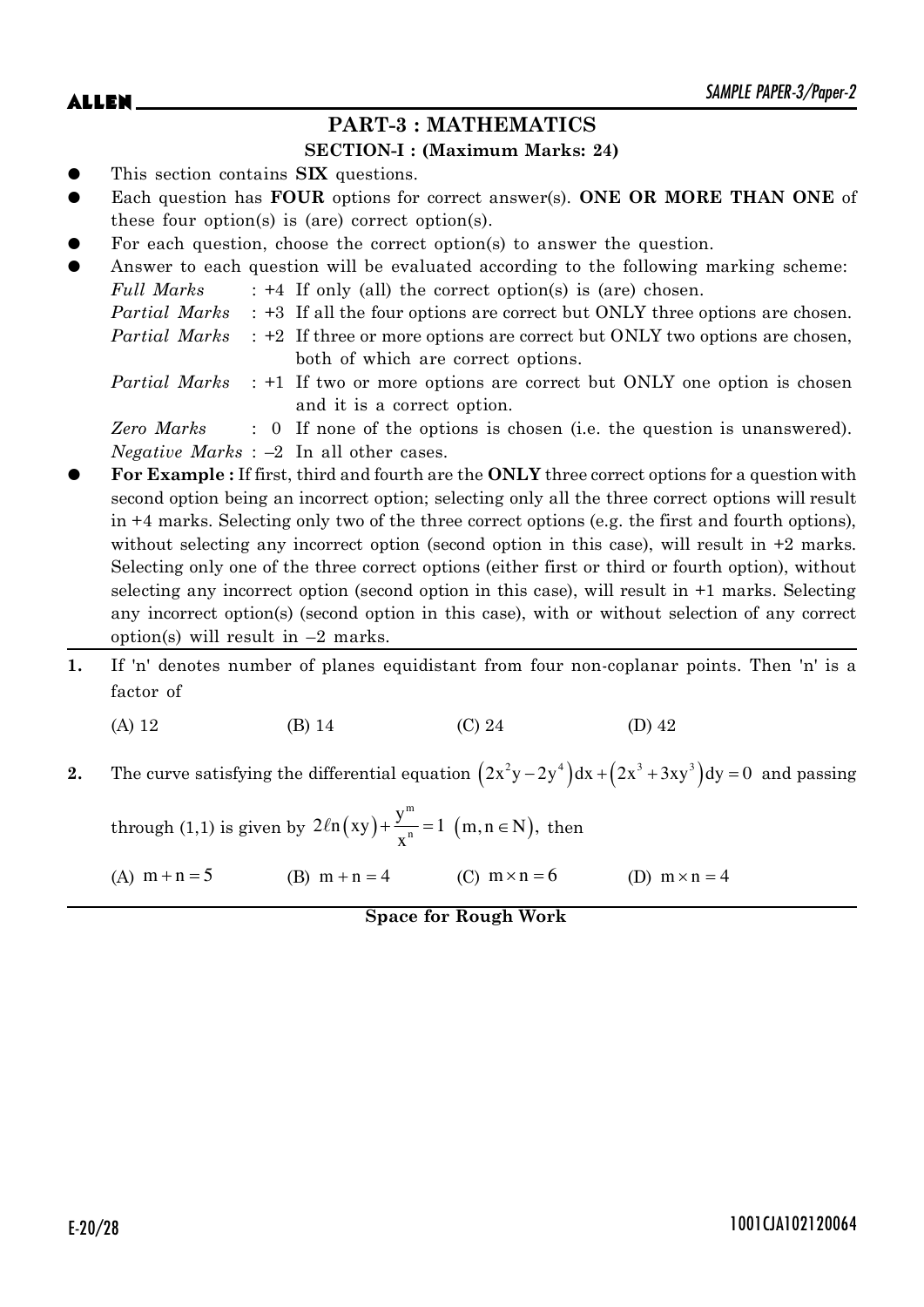**3.** Let f be a differentiable function on R and satisfying the integral equation

$$
\int_0^x f(t) dt + \int_0^x t \cdot f(x - t) dt = -1 + e^{-x}, \text{ for all } x \in \mathbb{R}, \text{ then}
$$
  
(A)  $f(2) = e^{-2}$  (B)  $f(0) + f'(0) = 1$  (C)  $f'(0) = 2$  (D)  $f'(0) = 1$ 

**4.** If  $f(x)$  and  $g(x)$  are differentiable functions for  $x_1 \le x \le x_2$  such that  $f(x_1) = 4, g(x_1) = 1, f(x_2) = 6$  and  $g(x_2) = 2$ , then for some  $C \in (x_1, x_2)$ ,  $f'(C) = \lambda g'(C)$  where  $\lambda$ equals

- (A) Number of divisors of any prime number
- (B) Number of ways of putting 5 identical balls in three identical boxes. (empty box not allowed)
- (C) Number of values of 'x' satisfying the equation  $e^{\sin x} x = 0$ ,  $x \in R$
- (D) Number of into functions  $f: A \rightarrow B$  where set A has four distinct elements, and set B has two distinct elements.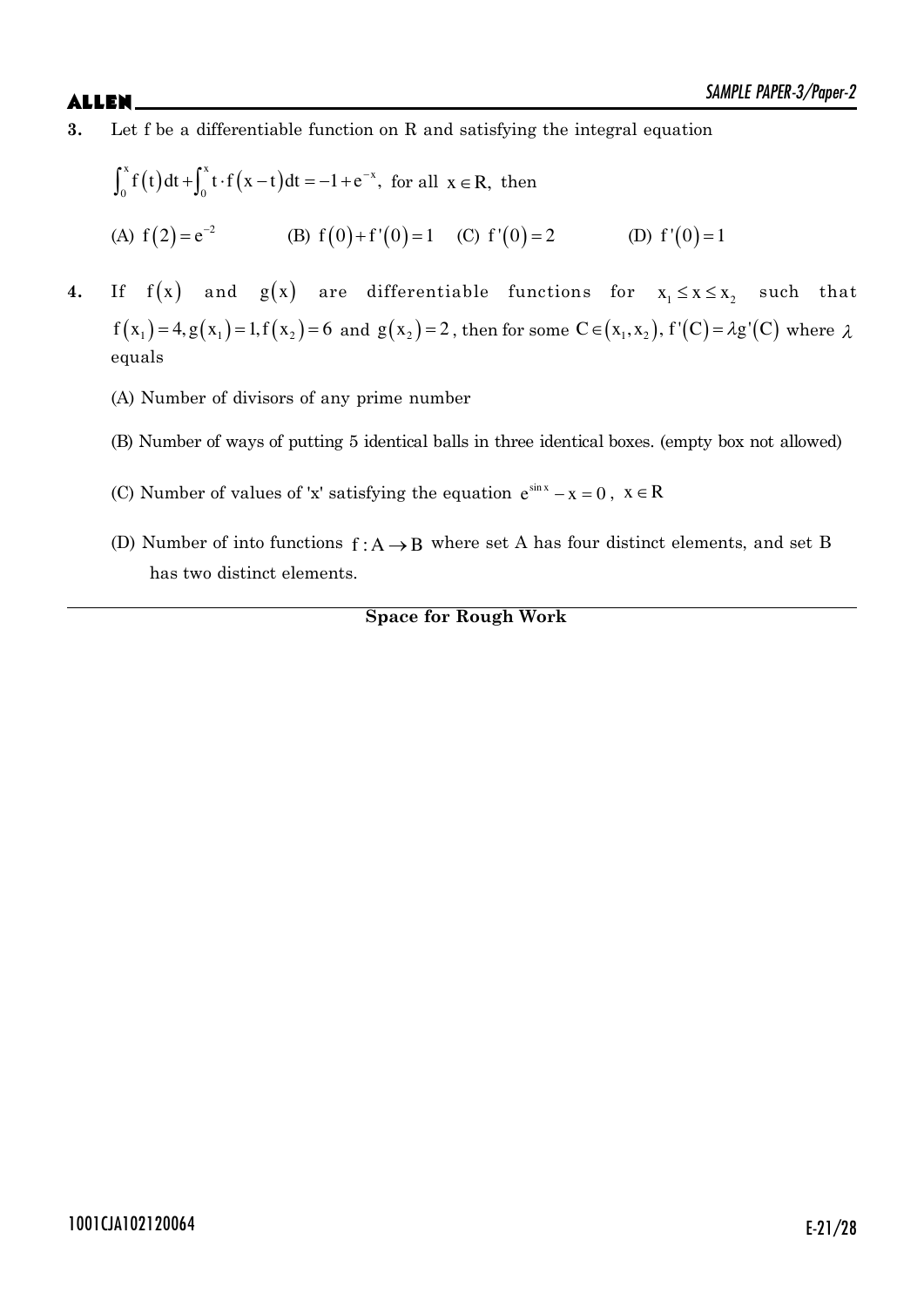| (B) $b = 0$<br>(A) $a = 1$<br>(C) $a = 0$<br>(D) $b = 1$                                                                                                                                                                                                                             |  |
|--------------------------------------------------------------------------------------------------------------------------------------------------------------------------------------------------------------------------------------------------------------------------------------|--|
|                                                                                                                                                                                                                                                                                      |  |
| 6. If ${}^{n}C_{1} - \left(1+\frac{1}{2}\right){}^{n}C_{2} + \left(1+\frac{1}{2}+\frac{1}{3}\right){}^{n}C_{3} + \dots + \left(-1\right)^{n-1}\left(1+\frac{1}{2}+\frac{1}{3}+\dots+\frac{1}{n}\right){}^{n}C_{n} = \frac{\lambda}{n}$ then $\lambda(\lambda \in N)$ is less<br>than |  |
| $(C)$ 3<br>(B) 2<br>$(D)$ 4<br>$(A)$ 1                                                                                                                                                                                                                                               |  |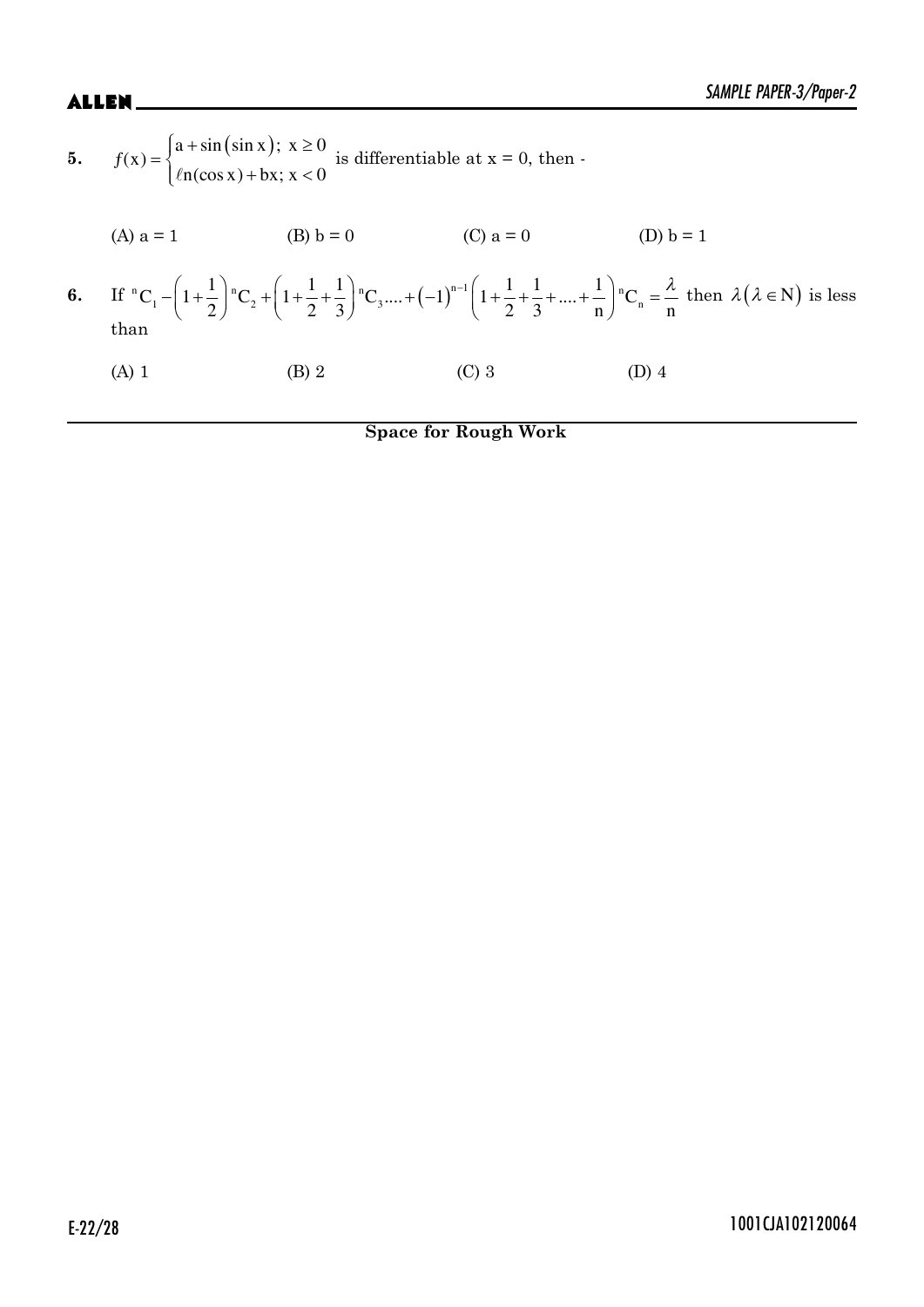# **SECTION-II : (Maximum Marks: 24)**

- This section contains **SIX** questions.
- The answer to each question is a **NUMERICAL VALUE**.
- For each question, enter the correct numerical value (in decimal notation, truncated/roundedoff to the **second decimal place**; e.g. 6.25, 7.00, –0.33, –.30, 30.27, –127.30, if answer is 11.36777..... then both 11.36 and 11.37 will be correct) by darken the corresponding bubbles in the ORS.

**For Example :** If answer is –77.25, 5.2 then fill the bubbles as follows.



Answer to each question will be evaluated according to the following marking scheme: *Full Marks* : +4 If ONLY the correct numerical value is entered as answer. *Zero Marks* : 0 In all other cases.

1. If 
$$
f(x) = \begin{vmatrix} \cos x & \cos x & \sec^2 x + \cot x \cdot \csc x \\ \cos^2 x & \cos^2 x & \csc^2 x \\ 1 & \cos^2 x & \cos^2 x \end{vmatrix}
$$
 then find the value of  $\int_0^{\frac{\pi}{2}} f(x) dx$ 

- **2.** Let P be the product of the non-real roots of the equation  $x^4 4x^3 + 6x^2 4x = 2020$ , then find P.
- **3.** Let a,b,c be positive real numbers, such that,  $\frac{1}{1} + \frac{1}{1} + \frac{1}{1} \leq 1$  $1+a$   $1+b$   $1+c$  $+\frac{1}{\sqrt{2}}+\frac{1}{\sqrt{2}}\le$  $\frac{1}{x} + \frac{1}{x+1} + \frac{1}{x+1} \leq 1$ , Now if the least value of

$$
(1+a^2)\cdot(1+b^2)\cdot(1+c^2)
$$
 is  $\lambda$ , then  $\frac{\lambda}{4}$  equals.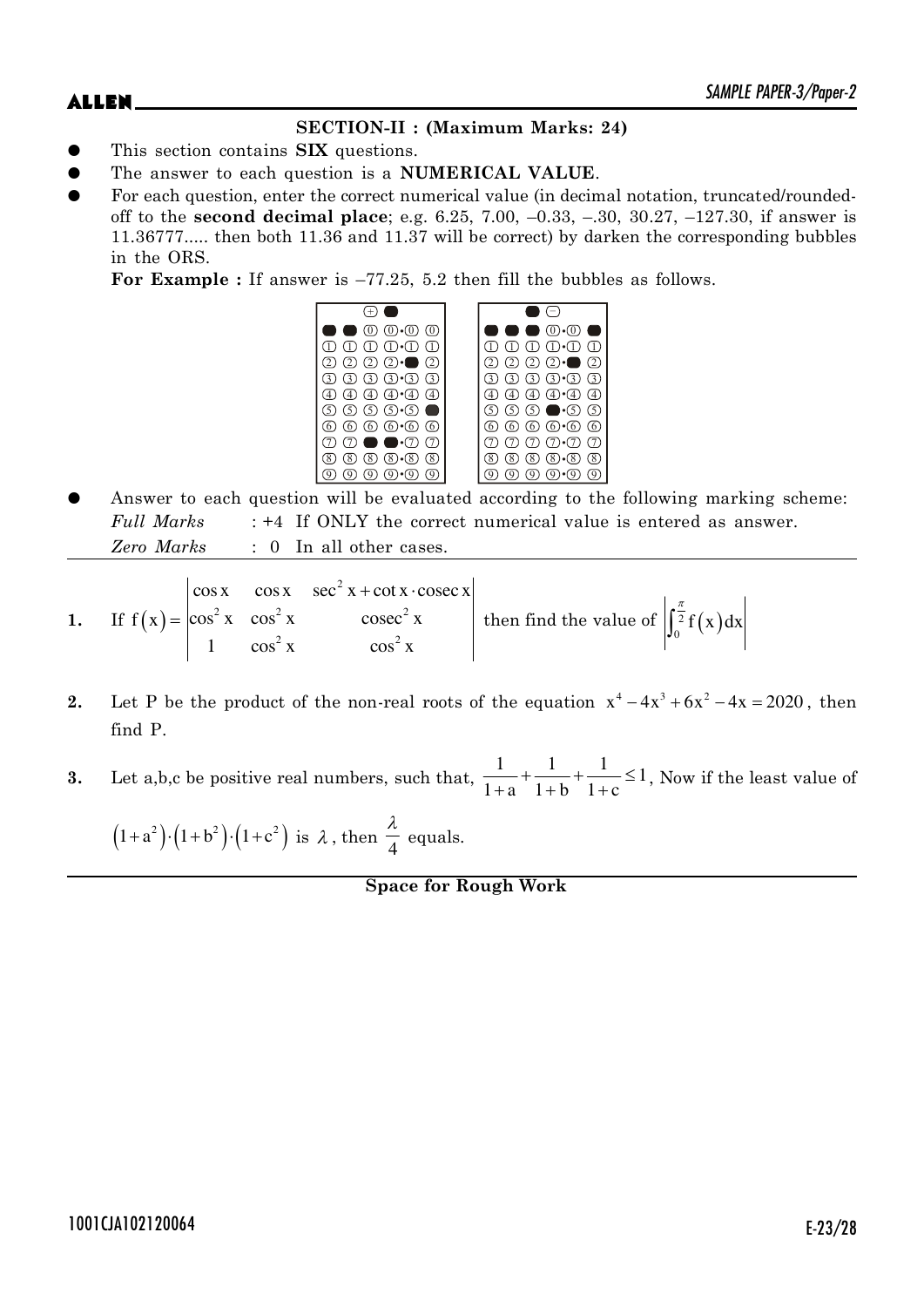- **4.** If  $z_1^3 3z_1 z_2^2 = 2$  and  $3z_2 z_1^2 z_2^3 = 11$ , then find the value of  $z_1^2 + z_2^2$ 4  $^{+}$
- **5.** The slope of one of the common tangents to the hyperbolas  $\frac{x^2}{16} \frac{y^2}{9} = 1$ 16 9  $-\frac{y^2}{2} = 1$  and  $\frac{y^2}{16} - \frac{x^2}{2} = 1$ 16 9  $-\frac{\Lambda}{\Omega}$  = 1 is m, then |m| is
- **6.** If  $\phi_1, \phi_2, \phi_3, \phi_4$  are the eccentric angles of four concyclic points on the ellipse 2  $\sqrt{2}$  $\frac{x^2}{a^2} + \frac{y^2}{b^2} = 1$  $a^2$  b  $+\frac{y}{12}=1$ , then find the value of  $\frac{1}{4}$ cos $(\phi_1 + \phi_2 + \phi_3 + \phi_4)$  $\frac{7}{1}$ cos 4  $\phi_1 + \phi_2 + \phi_3 + \phi_4$ .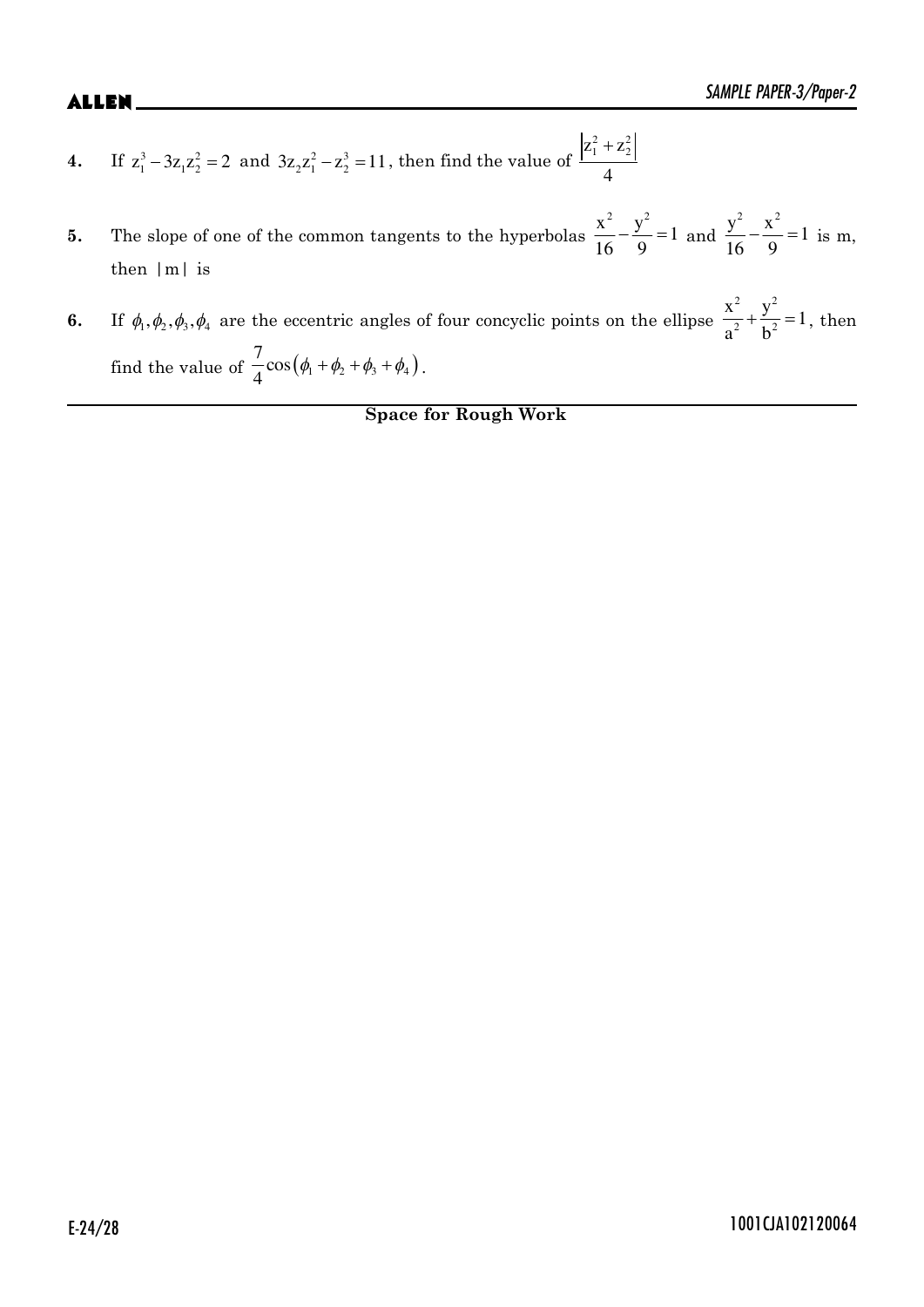### **SECTION–III : (Maximum Marks : 18)**

- This section contains **SIX** questions.
- The answer to each question is a **SINGLE DIGIT INTEGER** ranging from 0 to 9, both inclusive.
- For each question, darken the bubble corresponding to the correct integer in the ORS.
- For each question, marks will be awarded in one of the following categories : *Full Marks* : +3 If only the bubble corresponding to the correct answer is darkened. *Zero Marks* : 0 If none of the bubbles is darkened. *Negative Marks* : –1 In all other cases
- **1.** How many tangents to the circle  $x^2 + y^2 = 3$  are there which are normal to the ellipse  $\frac{x^2}{2} + \frac{y^2}{4} = 1$ 9 4  $+\frac{y}{\cdot} = 1$
- **2.** The lines  $y = mx$  and  $y = nx$  intersect the line  $x + y = 4$  at points A and B respectively such that OA, AB and OB are in Arithmetic progression, where 'O' is the origin then  $|m-n| \leq K |1+mn|$ . Find the least possible value of [K] where [·] denotes greatest integer function.
- **3.** Find the number of values of 'x' satisfying  $\sin x \cdot \sin \left( \frac{1}{2} \right) 1 = 0$ x  $\cdot \sin\left(\frac{1}{x}\right) - 1 = 0, \ x \in \mathbb{R} - \{0\}$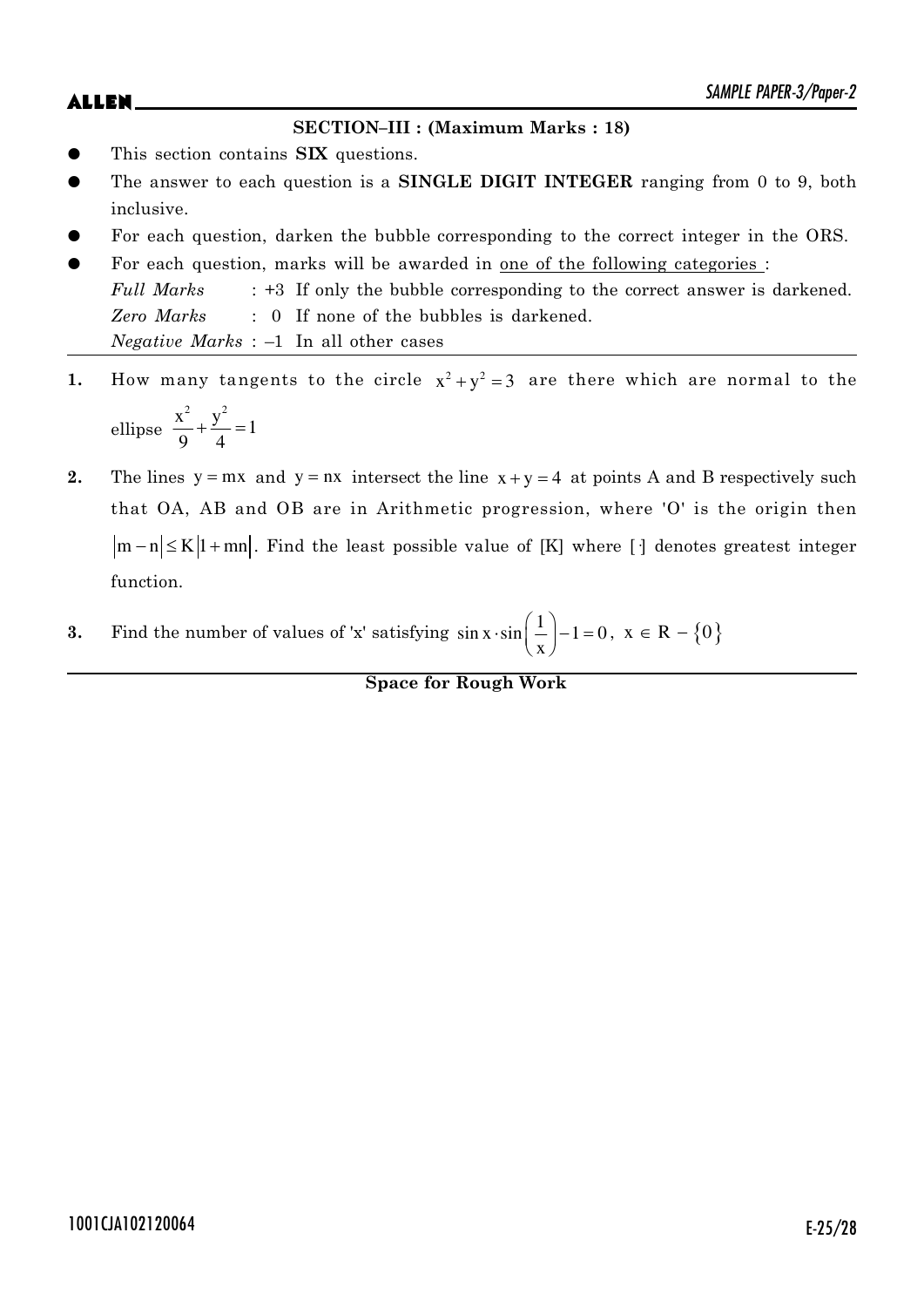- **4.** Let an ordered pair A be defined as A (x,y) where  $x \in \text{prime number}$ , such that  $x < 10$  and  $y \in$  natural numbers and  $y \le 10$ . If the probability that the ordered pair A satisfies the relation  $x^2 - 3y^2 = 1$  is P then 60 P equals.
- **5.** Let A and B are two non-singular matrices such that  $A^6 = I$  and  $AB^2 = BA$ . If the least value of m such that  $B^m = I (B \neq I)$   $(m \in N)$  is K then find the value of  $\frac{K}{Q}$ 9

6. If 
$$
8 \int_{0}^{\pi/2} \frac{x^2(\cos x - \sin x)dx}{(\cos x + \sin x)^3} = \pi(k - \pi)
$$
, then k is equal to